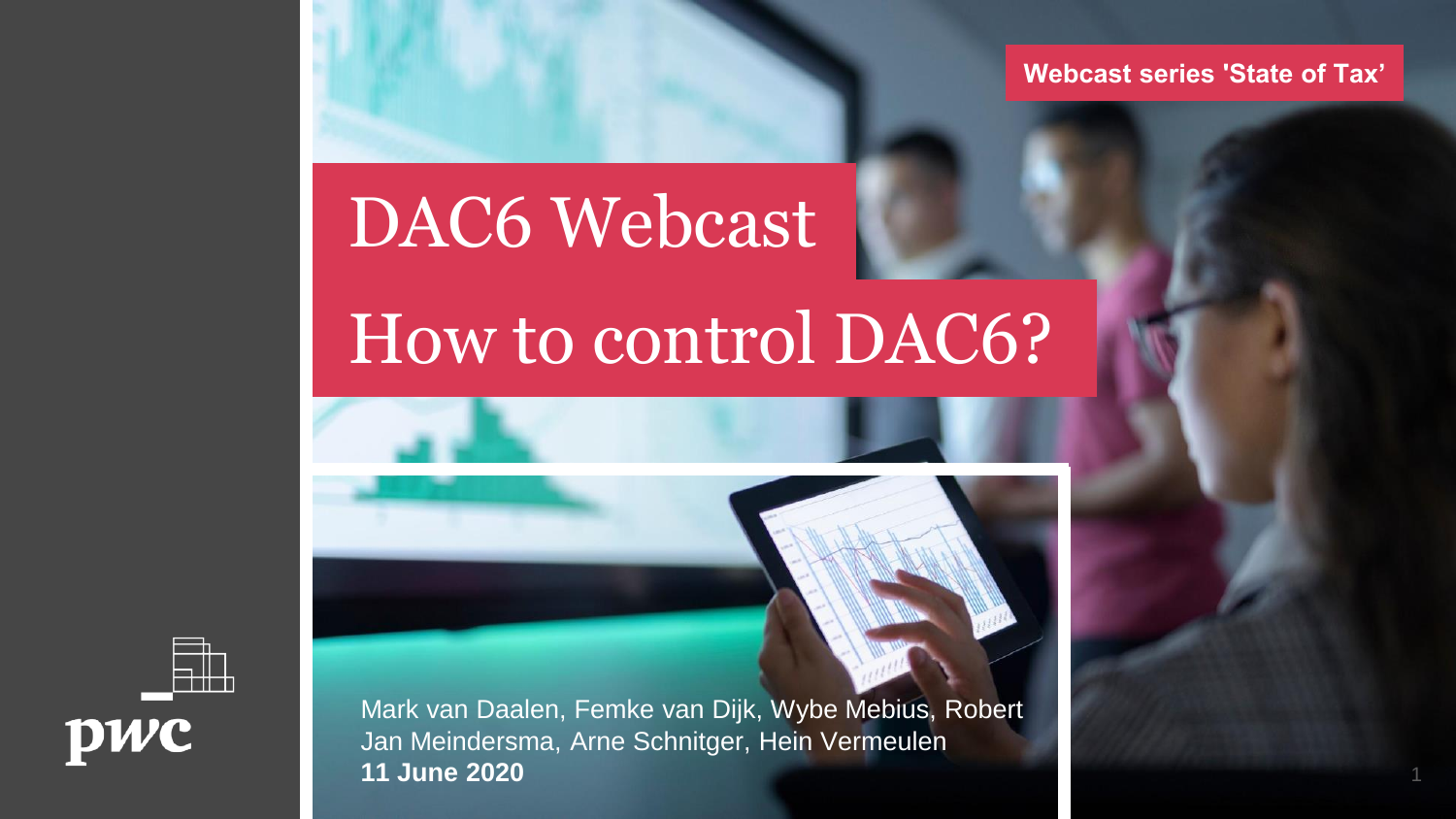

### 1. Welcome and introduction

- 2. Potential deferral DAC6 reporting deadlines
- 3. Hallmarks examples
- 4. International perspective
- 5. Next steps
- 6. Closing

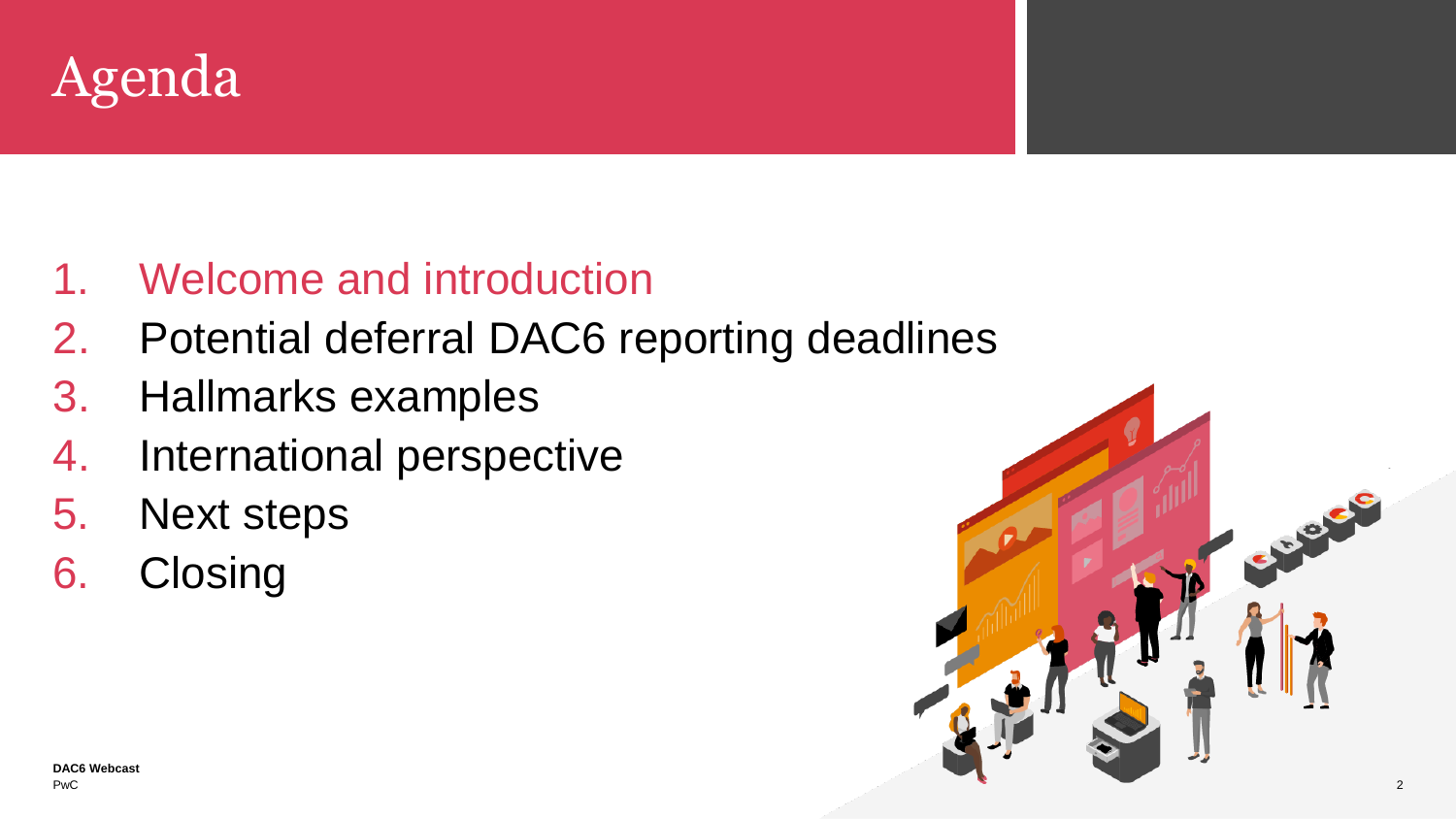### Poll Welcome and introduction

### Question:

How would you describe your current DAC6 status?

- 1. Not aware
- 2. Aware
- 3. Determining impact on organisation
- 4. Designing processes and controls
- 5. Ready for the first DAC6 report

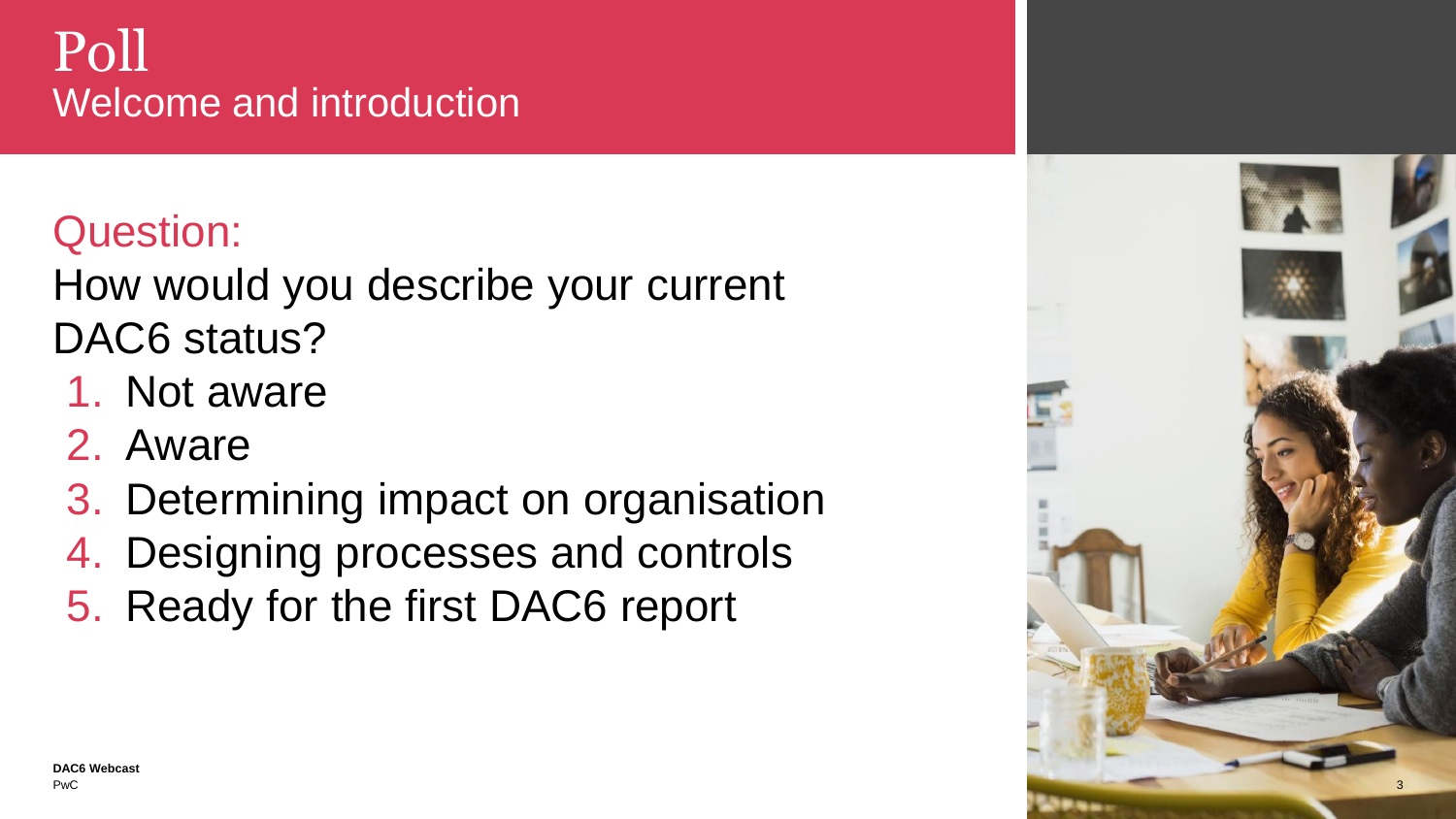### Poll Welcome and introduction

### Answer:

How would you describe your current DAC6 status?

- 1. Not aware
- 2. Aware
- 3. Determining impact on organisation
- 4. Designing processes and controls
- 5. Ready for the first DAC6 report

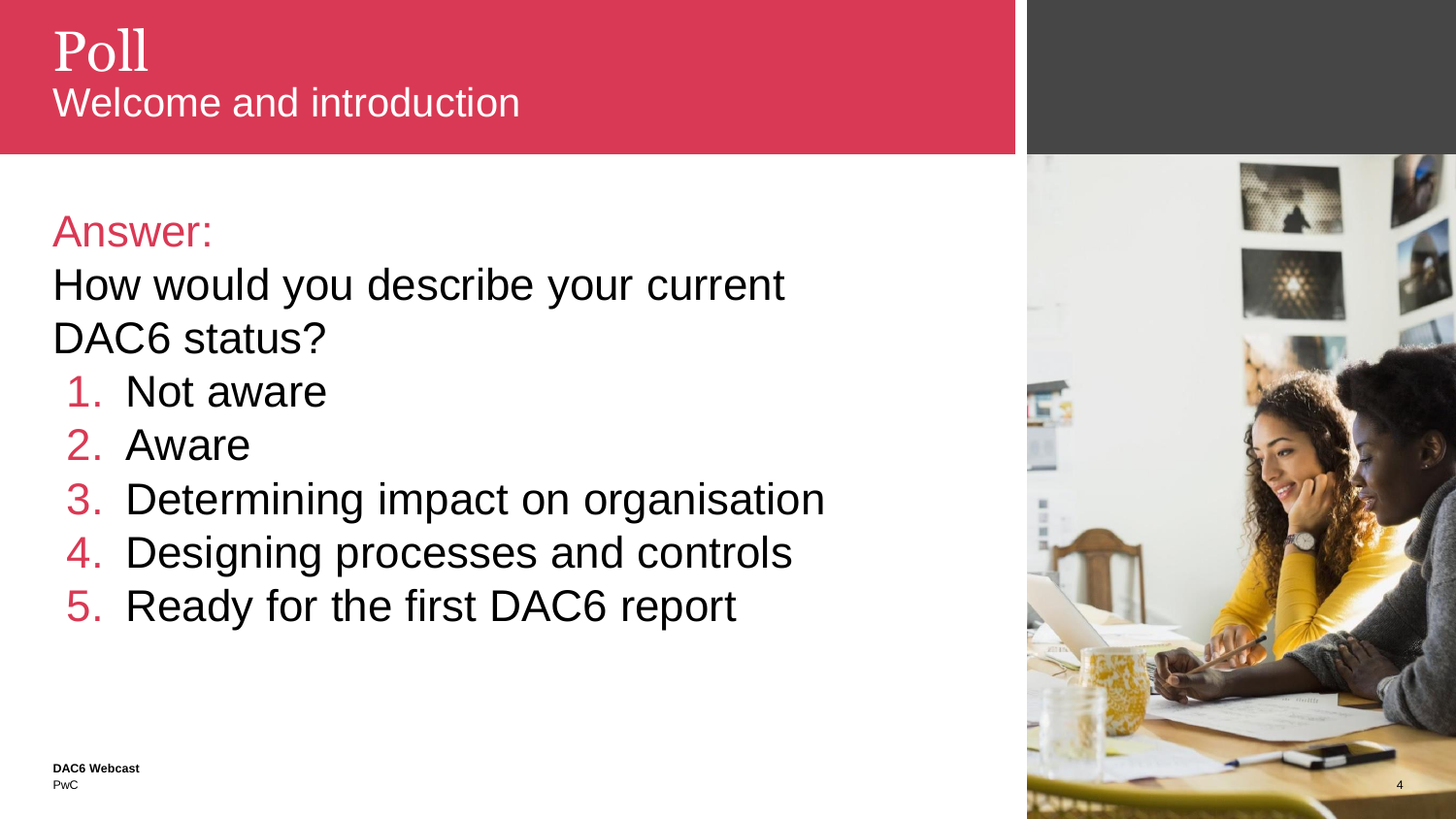

- 1. Welcome and introduction
- 2. Potential deferral DAC6 reporting deadlines
- 3. Hallmarks examples
- 4. International perspective
- 5. Next steps
- 6. Closing

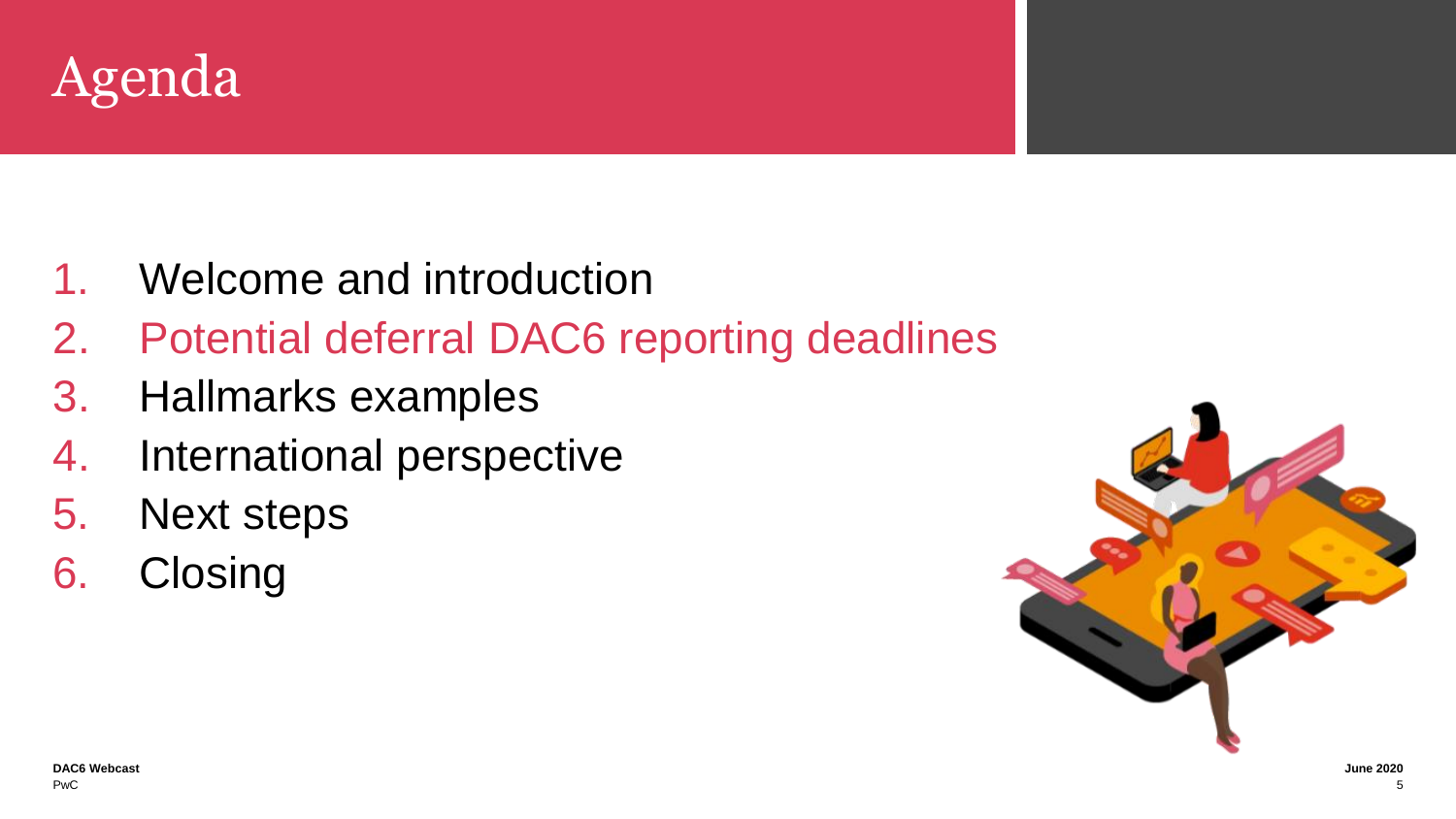# Potential deferral DAC6 reporting deadlines

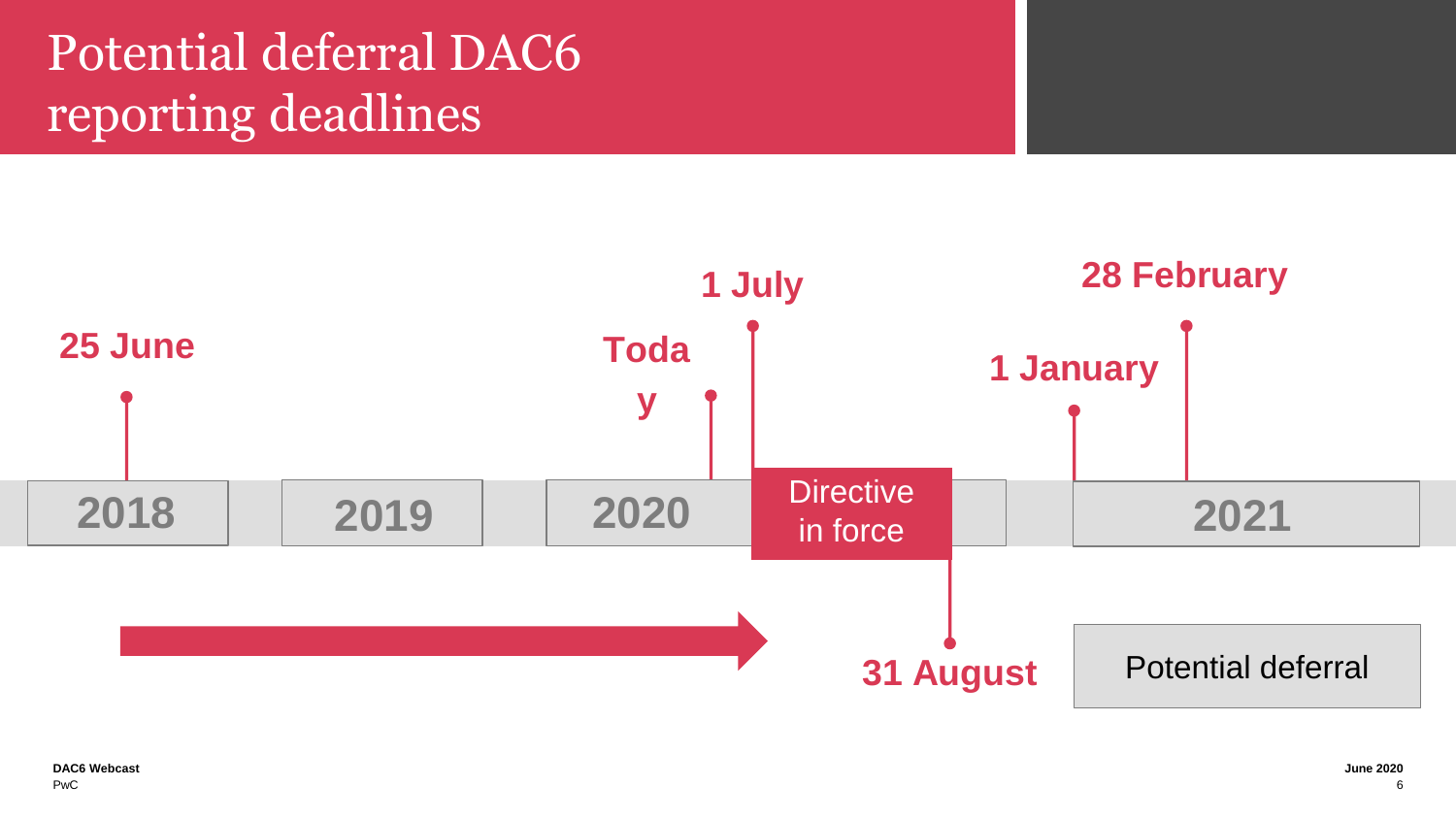

- 1. Welcome and introduction
- 2. Potential deferral DAC6 reporting deadlines
- 3. Hallmarks examples
- 4. International perspective
- 5. Next steps
- 6. Closing

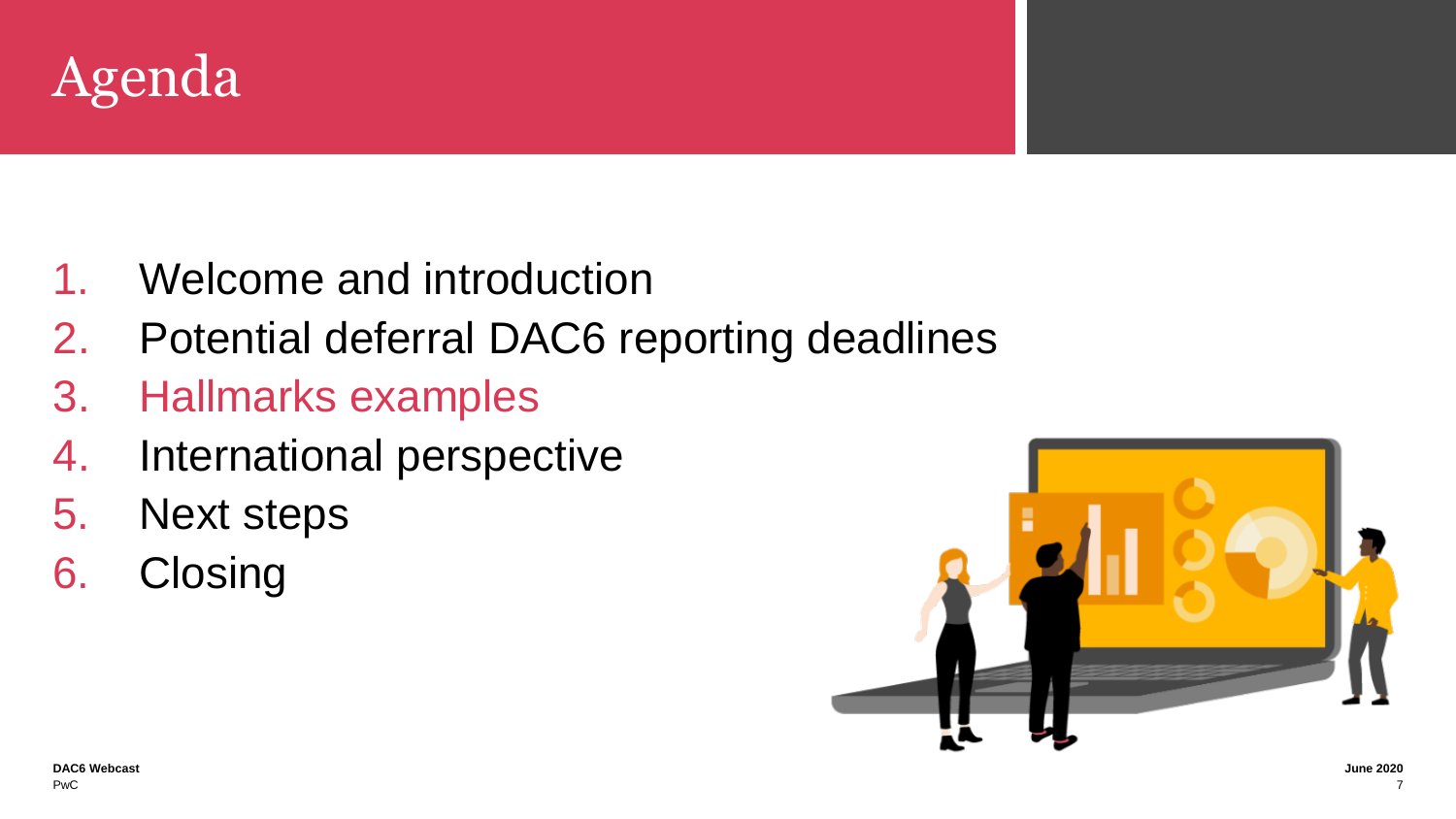# **Methodology to assess arrangements**

#### **Questions**

- 1. Is there an arrangement?
- 2. Is the arrangement cross-border?
- 3. Is there EU nexus?
- 4. Which hallmark is met?
- 5. Is the Main Benefit Test met?
- 6. Who is relevant taxpayer?
- 7. Who will report?

#### Main Benefit Test

Is obtaining a tax advantage the main purpose (or one of the main purposes) of the arrangement?

- EC 2012 Recom. aggressive tax planning
- Apply comparison test
- NL guidance: disregard tax laws
- No tax advantage, no arrangement
- No tax advantage, different arrangement
- Tax advantage according to policy intent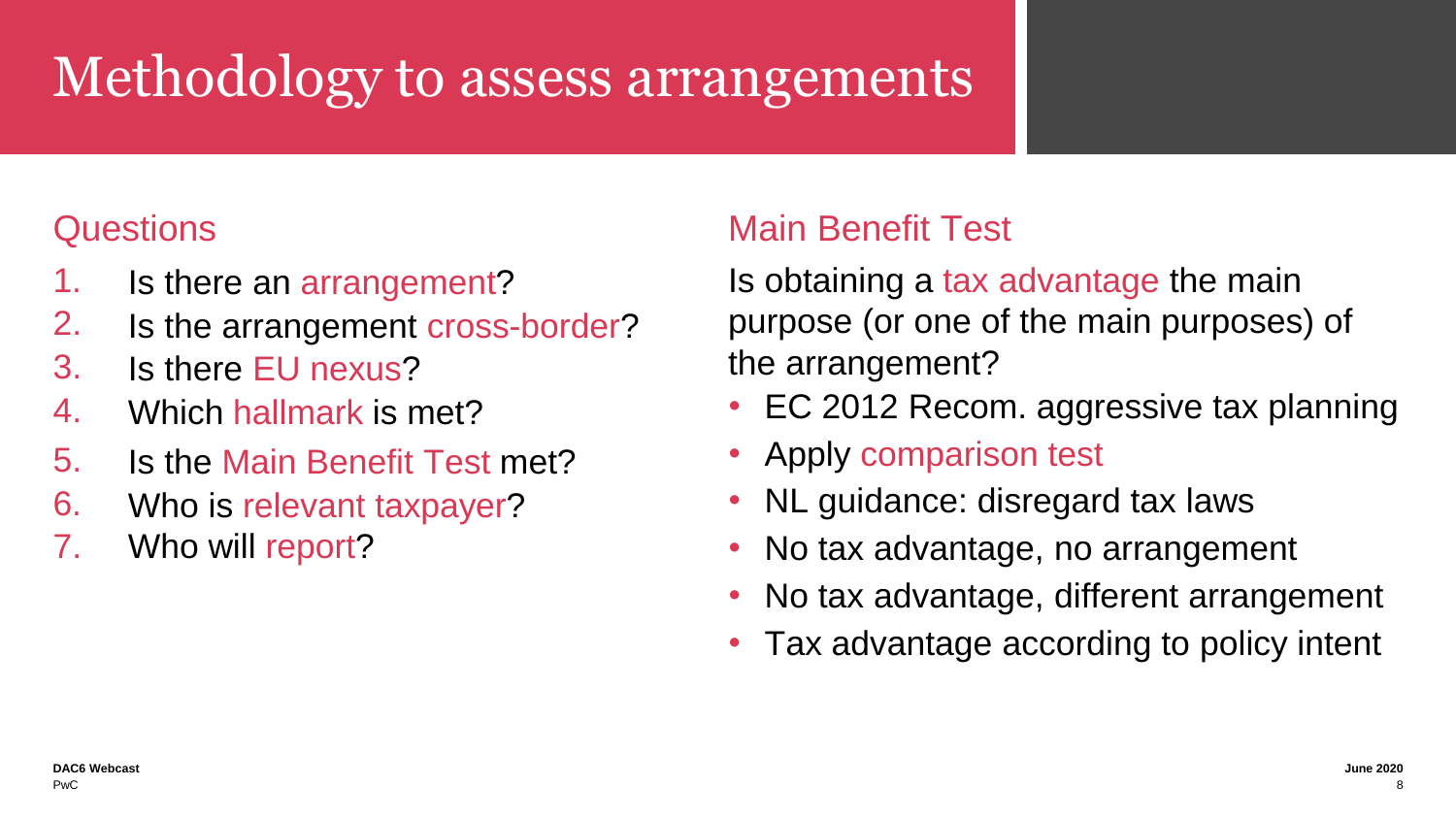#### Poll DAC6 Example: Capitalization of an interest-free loan within the group



### Question:

Does this capitalization fall under the scope of B2, converting income into capital which is taxed at a lower level or exempt from tax?

- 1. Yes
- 2. No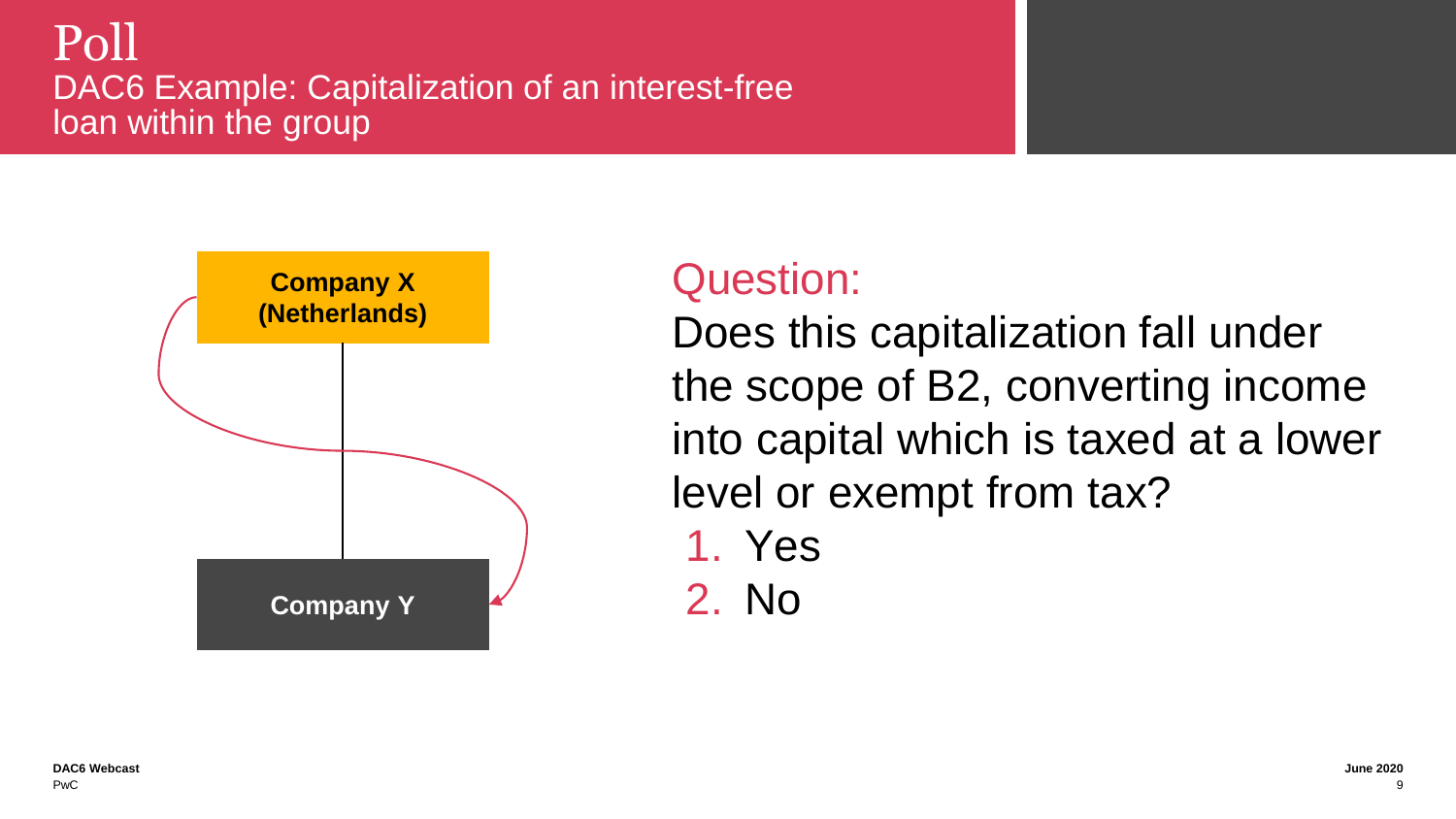# DAC6 Example: Capitalization of an interest-free loan within the group



#### Assessment questions

- 1. Arrangement? Yes
- 2. Cross-border? Yes
- 3 EU-nexus? Yes
- 4. Income converted into a category which is taxed at a lower level or exempt from tax? Yes, B2
- 5. Is the MBT satisfied?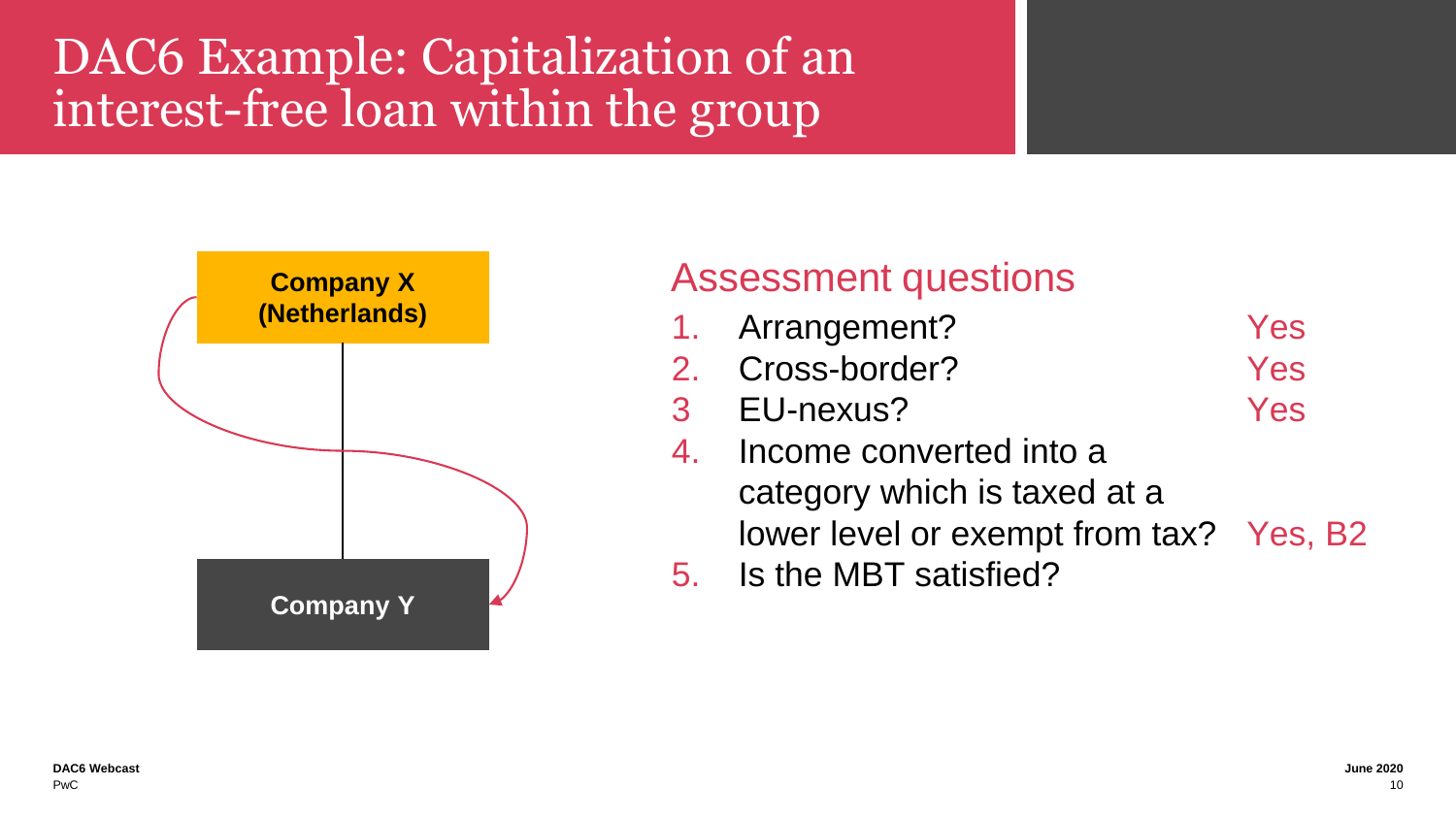#### Poll DAC6 Example: Capitalization of an interest-free loan within the group



### Answer:

Does this capitalization fall under the scope of B2, converting income into capital which is taxed at a lower level or exempt from tax?

- 1. Yes
- 2. No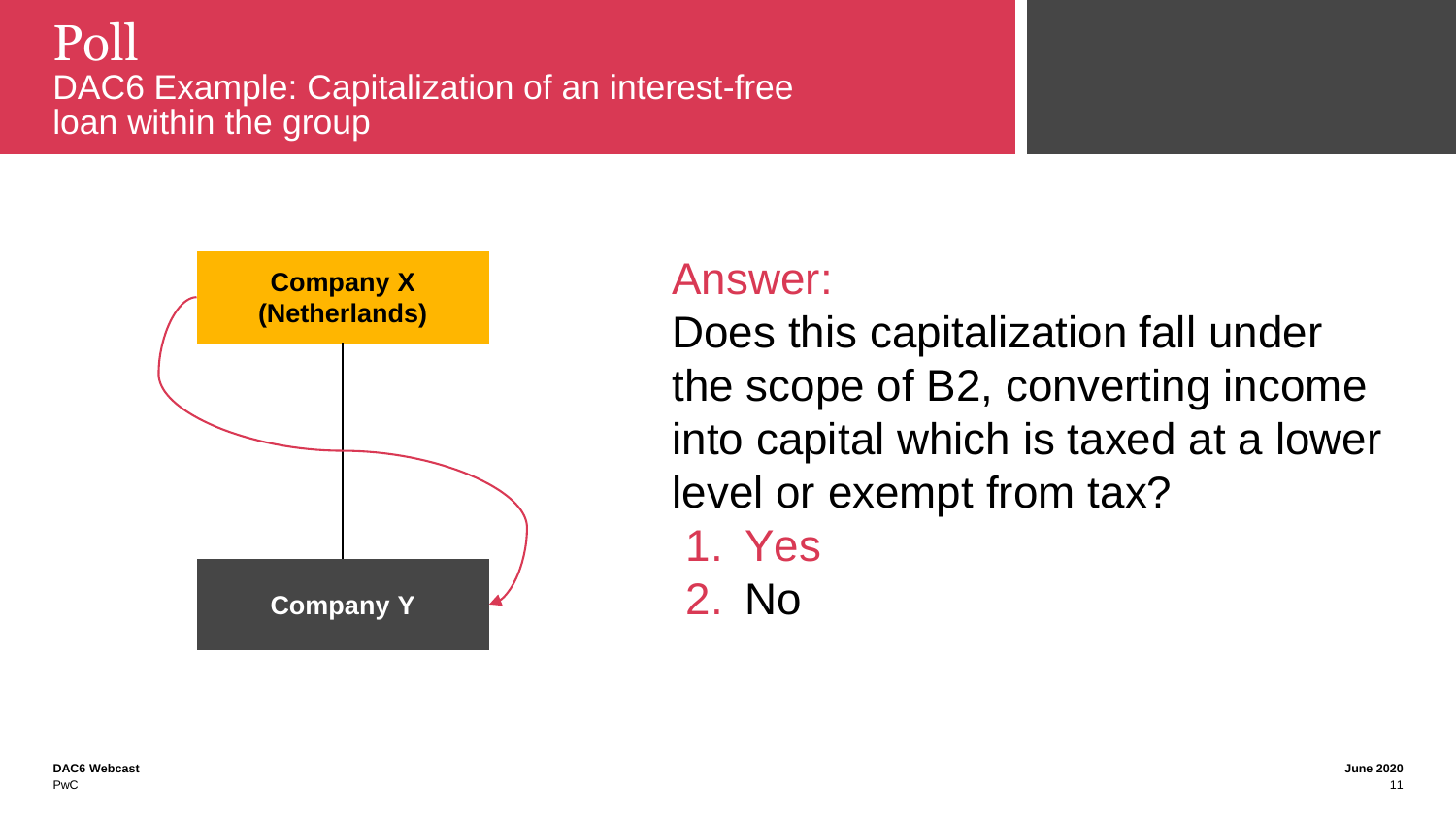## DAC6 Example: Capitalization of an interest-free loan within the group



What if interest is not imputed in jurisdiction of creditor?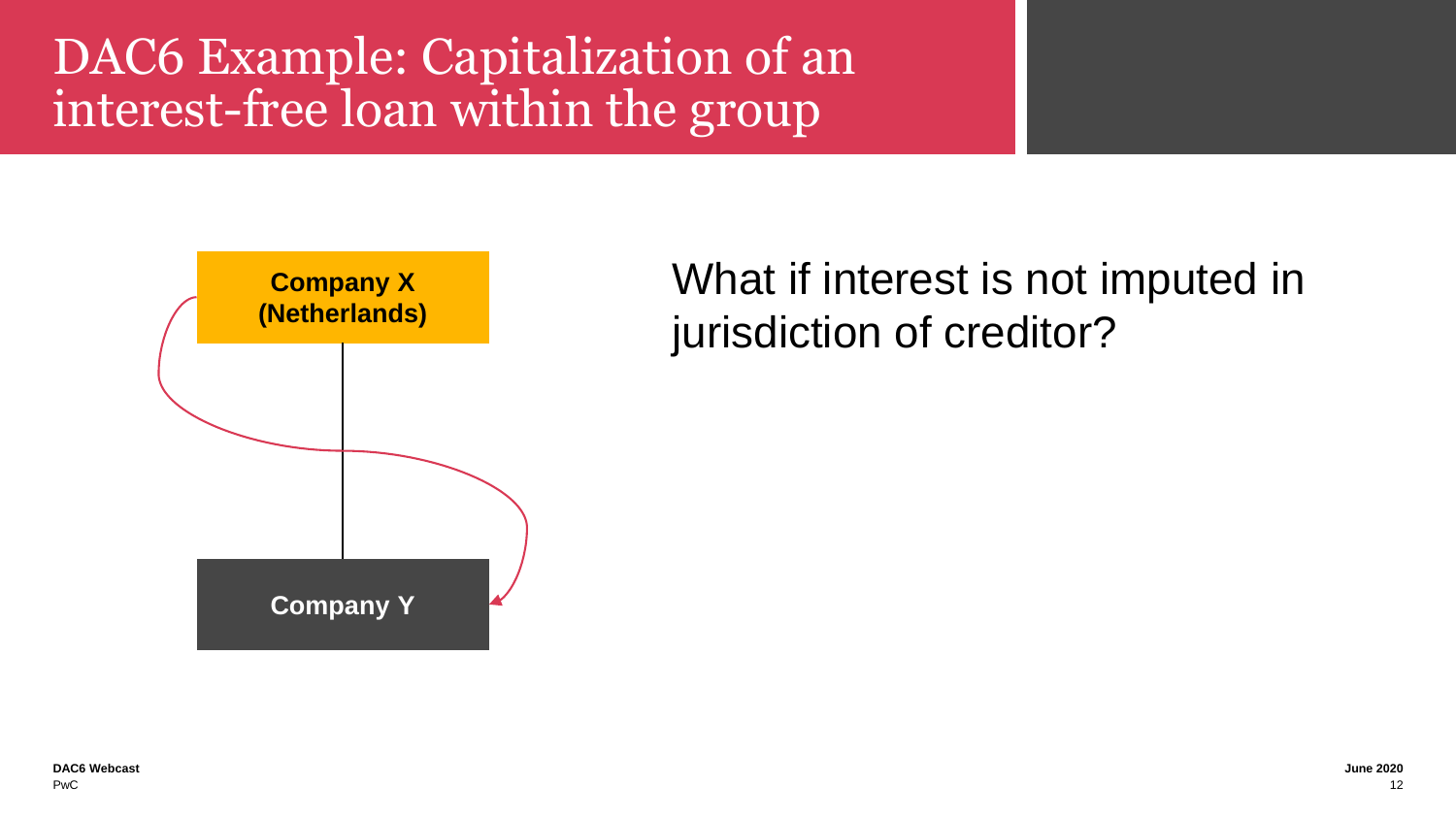## Poll DAC6 Example: Round-tripping



### Question:

Could a dividend payable by a subsidiary to its parent company fall under the scope of hallmark B3, circular transactions resulting in round-tripping?

- 1. Yes
- 2. No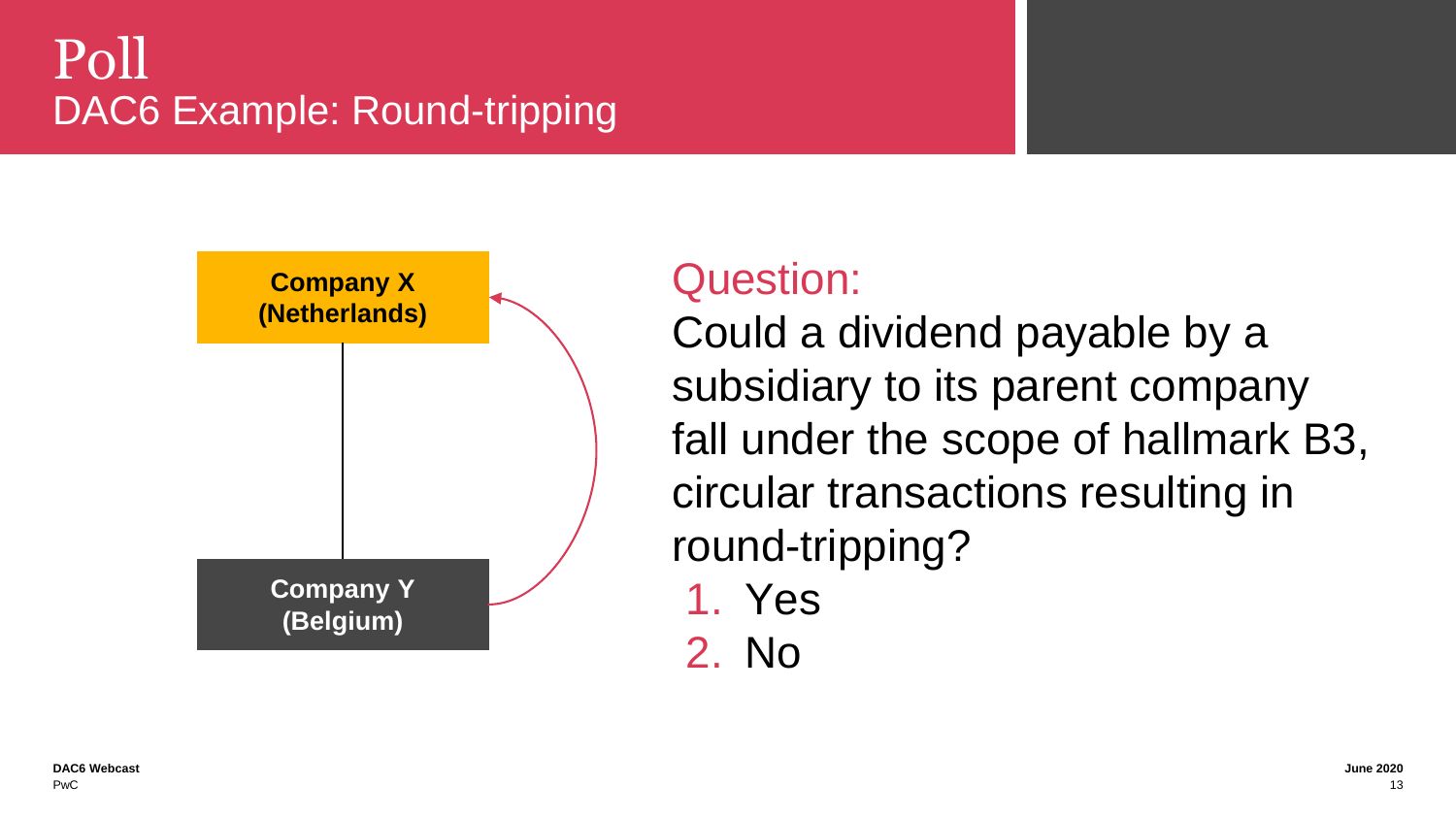# **DAC6 Example: Round tripping**



#### Assessment questions

- 1. Arrangement? Yes
- 2. Cross-border? Yes
- 3 EU-nexus? Yes
- 4. Circular transaction resulting in the round-tripping of funds? Yes, B3
- 5. Is the MBT satisfied? Hallmark B3

is connected to the MBT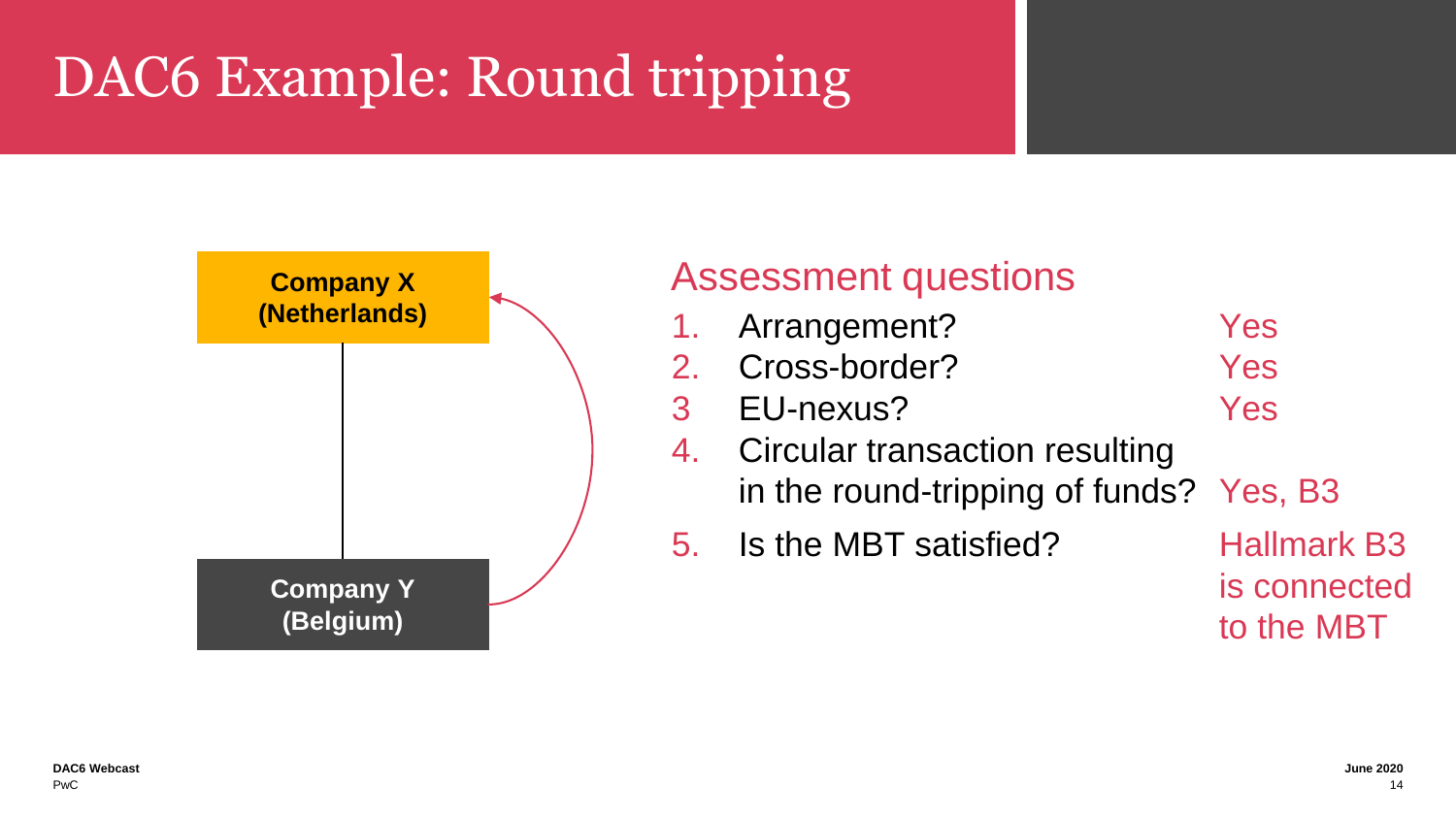## Poll DAC6 Example: Round tripping



#### Answer:

Could a dividend payable by a subsidiary to its parent company fall under the scope of hallmark B3, circular transactions resulting in round-tripping?

1. Yes

2. No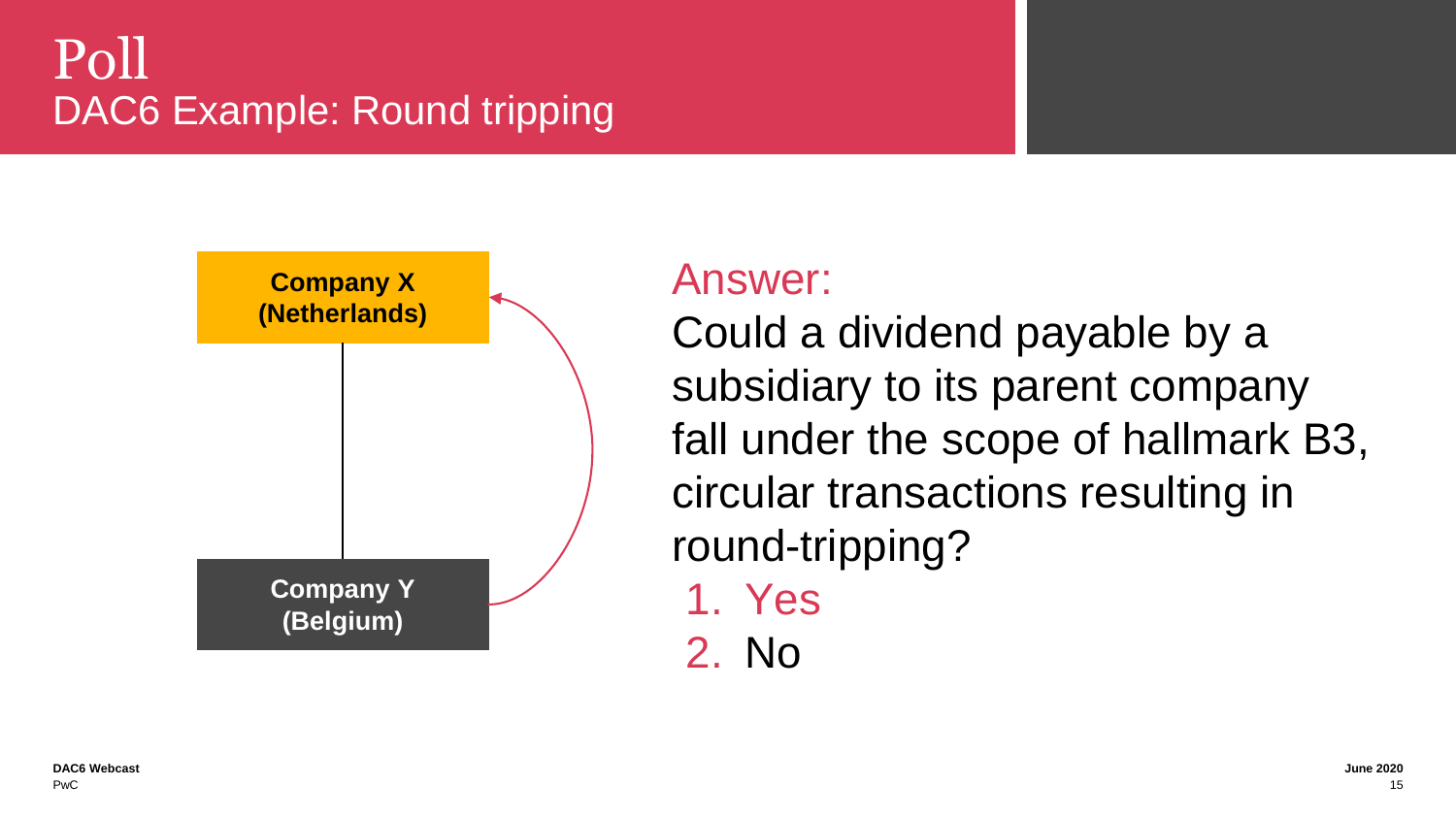#### Poll DAC6 Example: Deduction for the same depreciation on an asset

Relief of double taxation by credit



### Question:

Does the deduction for depreciation fall under hallmark C2, deductions for the same depreciation on an asset claimed in more than one jurisdiction?

1. Yes

2. No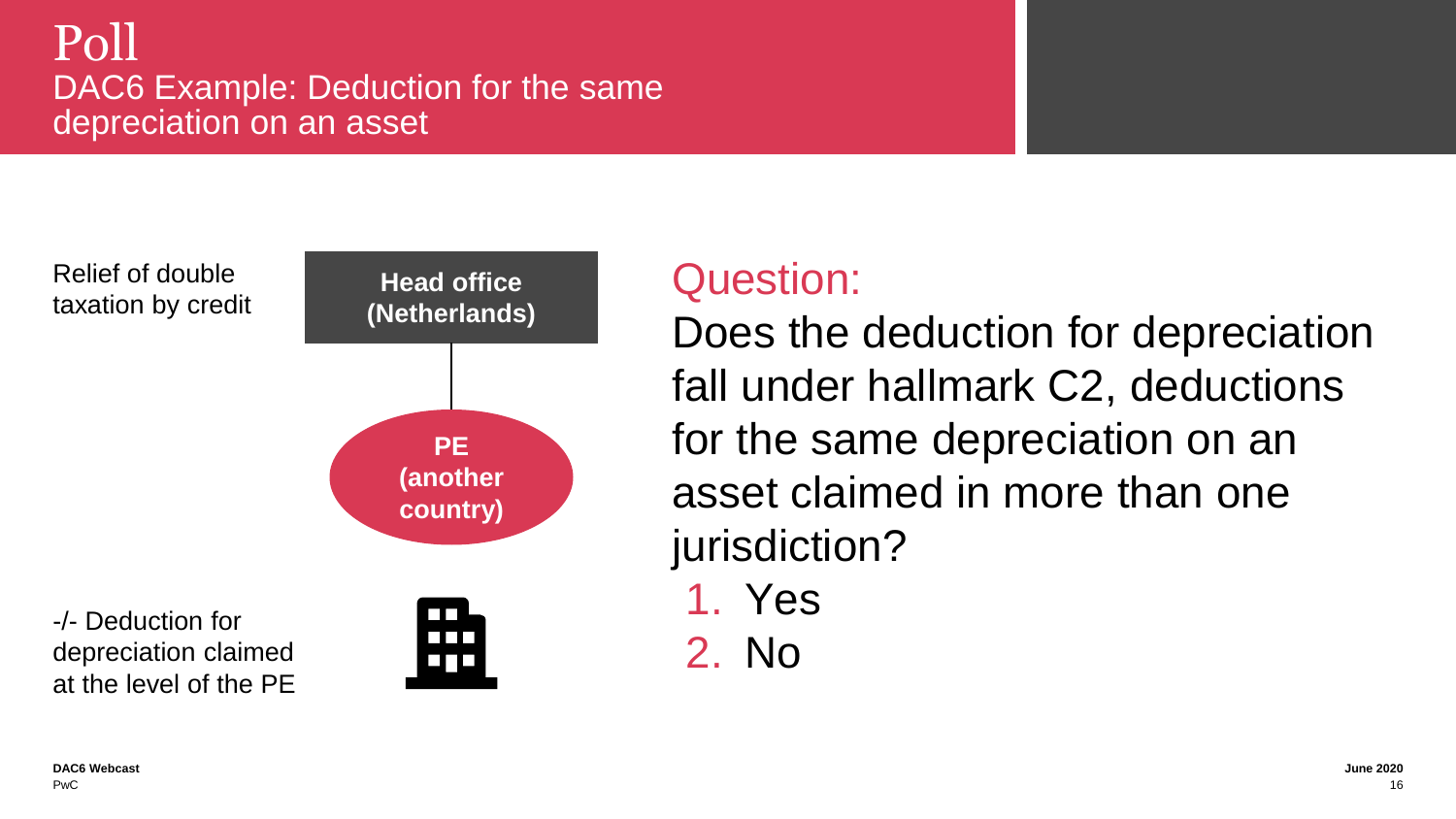# DAC6 Example: Deduction for the same depreciation on an asset

Relief of double **Head office** taxation by credit **(Netherlands) PE (another country)**-/- Deduction for n n n depreciation claimed  $\Box$   $\Box$   $\Box$ at the level of the PE

#### Assessment questions

1. Arrangement? Yes 2. Cross-border element? Yes 3 EU-nexus? Yes 4. Are deductions for the same depreciation on an Asset claimed in more than one jurisdiction? No 5. Is the MBT satisfied? N/A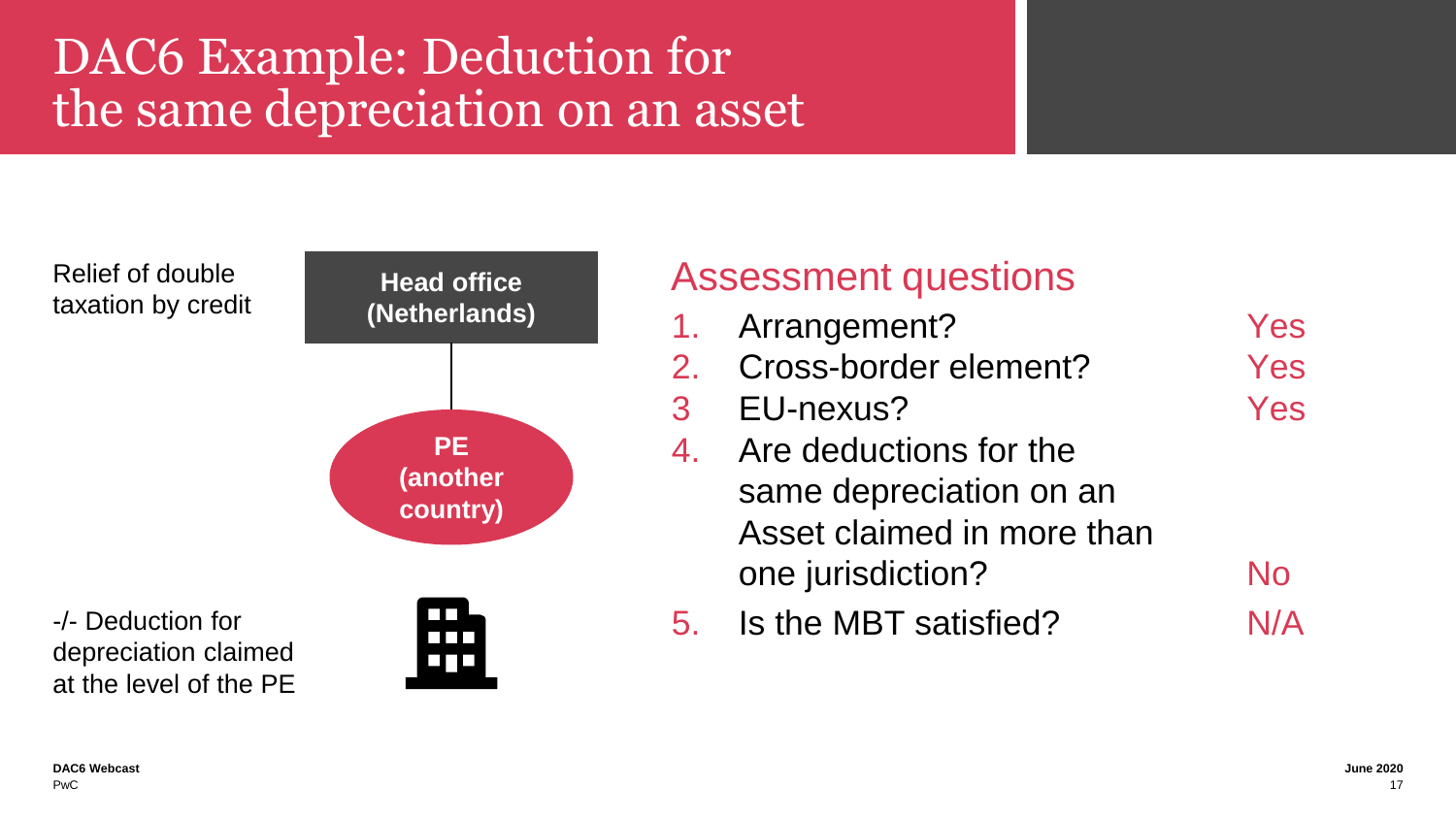#### Poll DAC6 Example: Deduction for the same depreciation on an asset

Relief of double taxation by credit



#### Answer:

Does the deduction for depreciation fall under hallmark C2, deductions for the same depreciation on an asset claimed in more than one jurisdiction?

1. Yes

2. No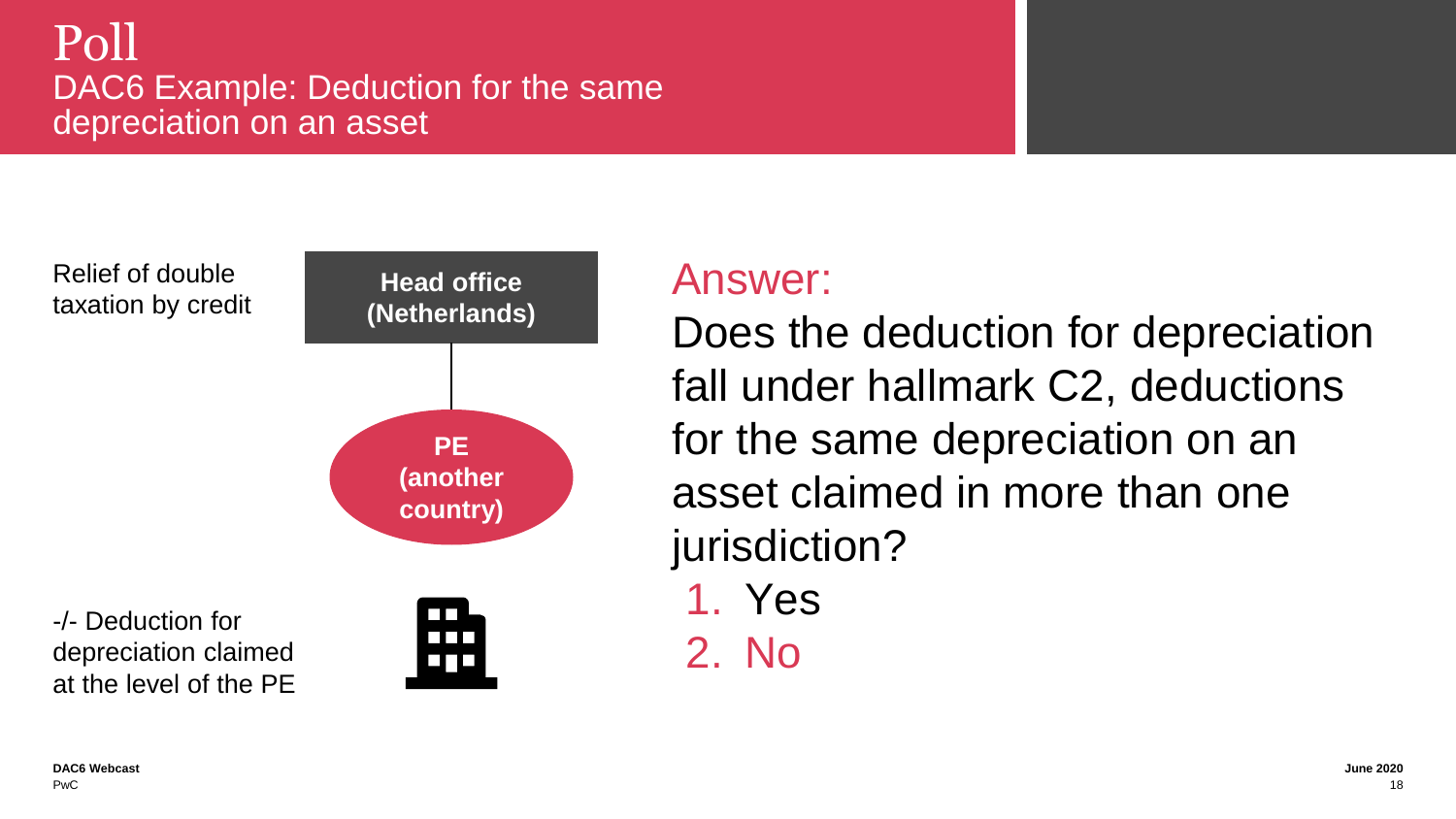# DAC6 Example: Deduction for the same depreciation on an asset



-/- Deduction for depreciation claimed at the level of the Hybrid

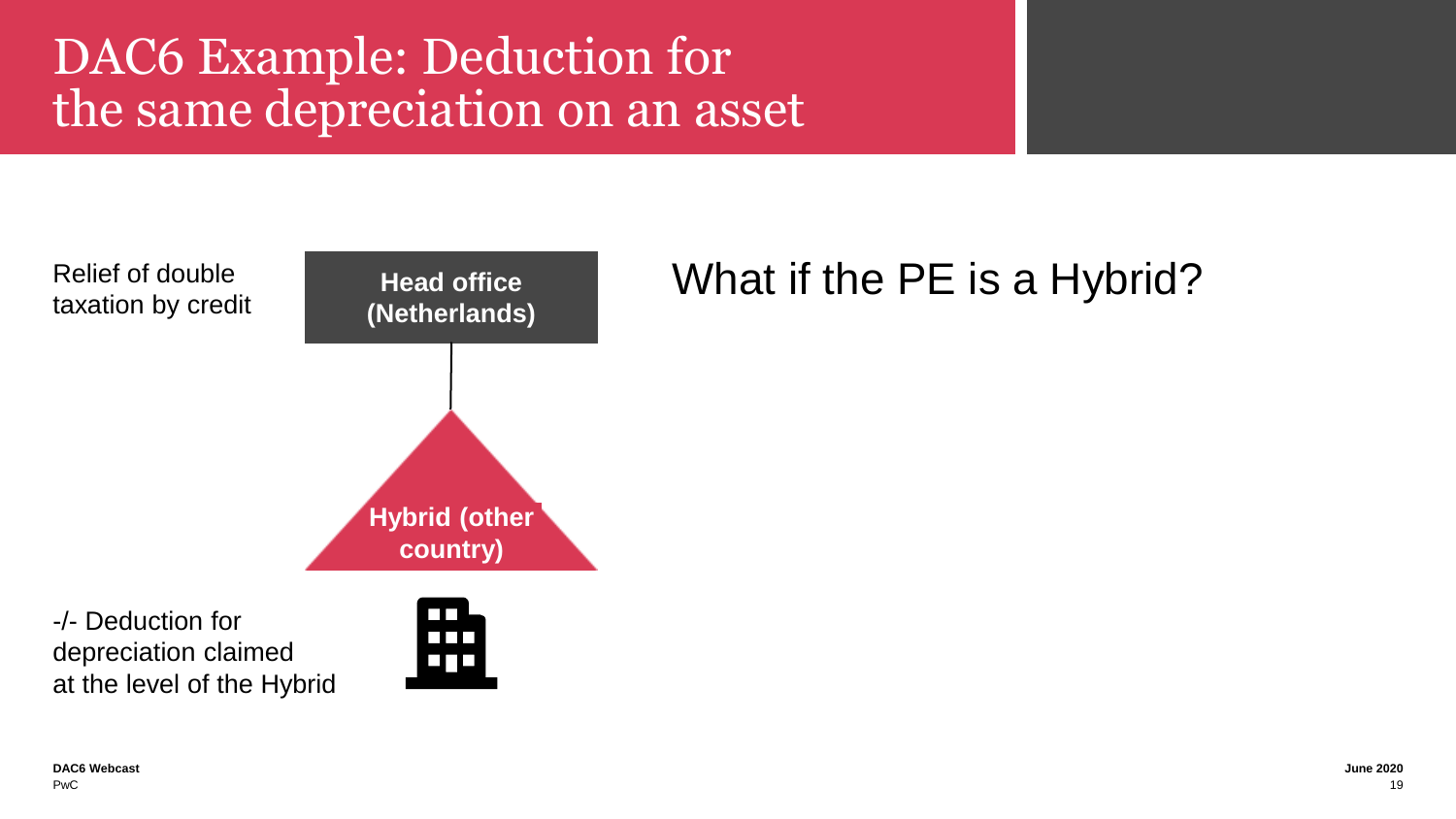# Poll DAC6 Example: recharge of salary costs



### Question:

Could the recharge of salary costs fall under hallmark C3, relief from double taxation claimed in more than one jurisdiction?

- 1. Yes
- 2. No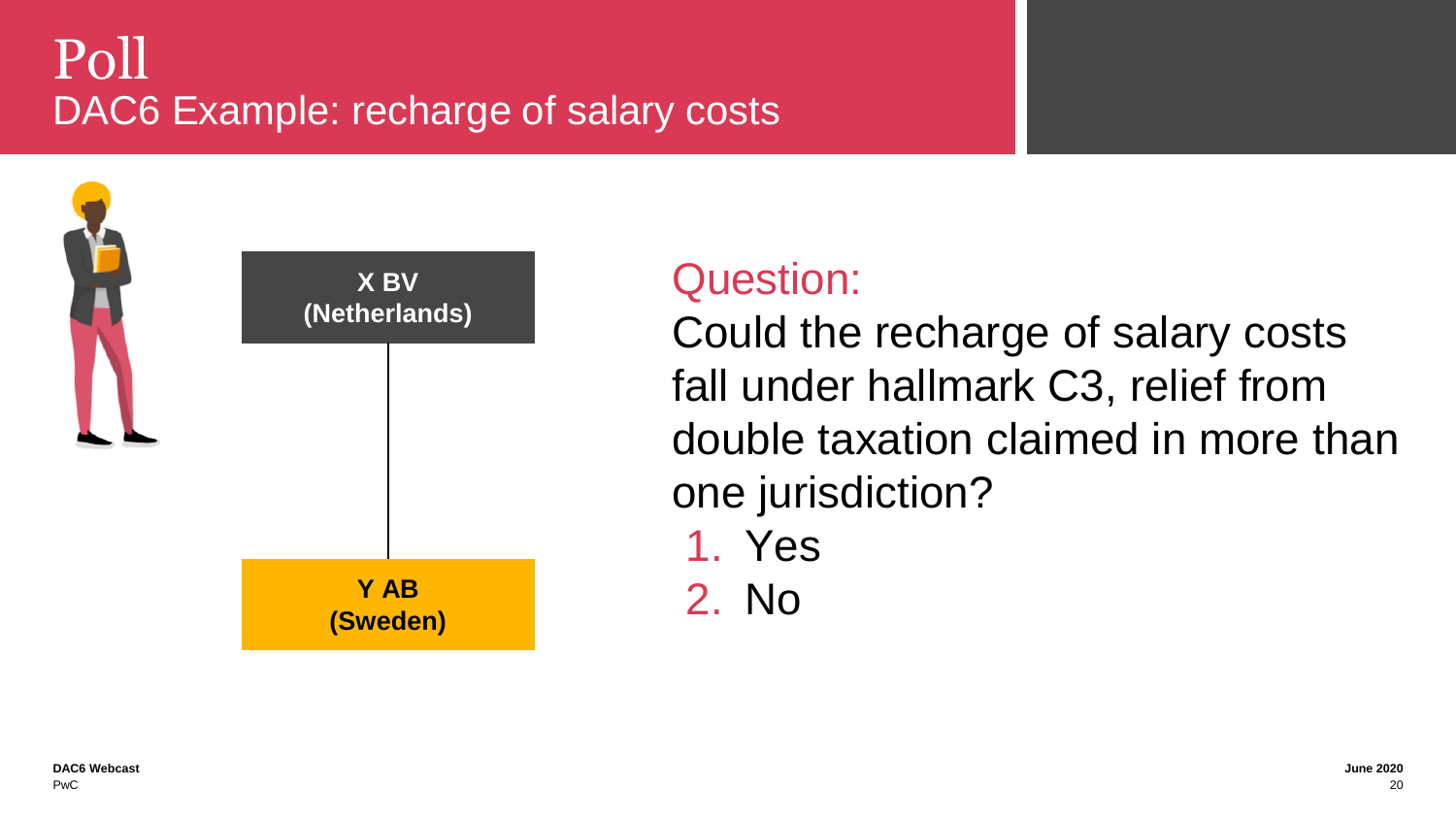# DAC6 Example: recharge of salary costs



#### Assessment questions

1. Arrangement? Yes 2. Cross-border? Yes 3 EU-nexus? Yes 4. Relief from double taxation claimed in more than one jurisdiction? No 5. Is the MBT satisfied? N/A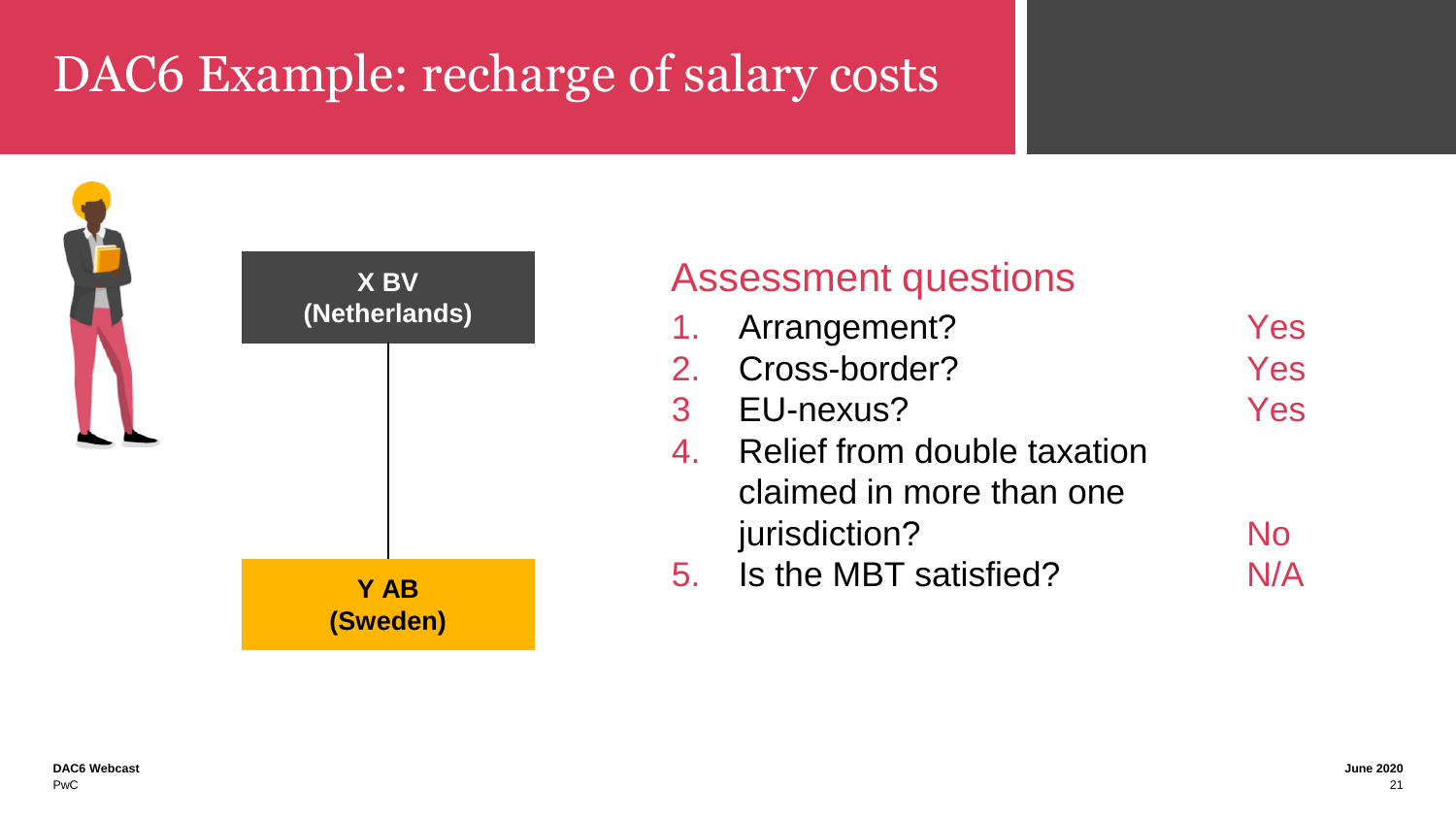# Poll DAC6 Example: recharge of salary costs



### Answer:

Could the recharge of salary costs fall under hallmark C3, relief from double taxation claimed in more than one jurisdiction?

1. Yes 2. No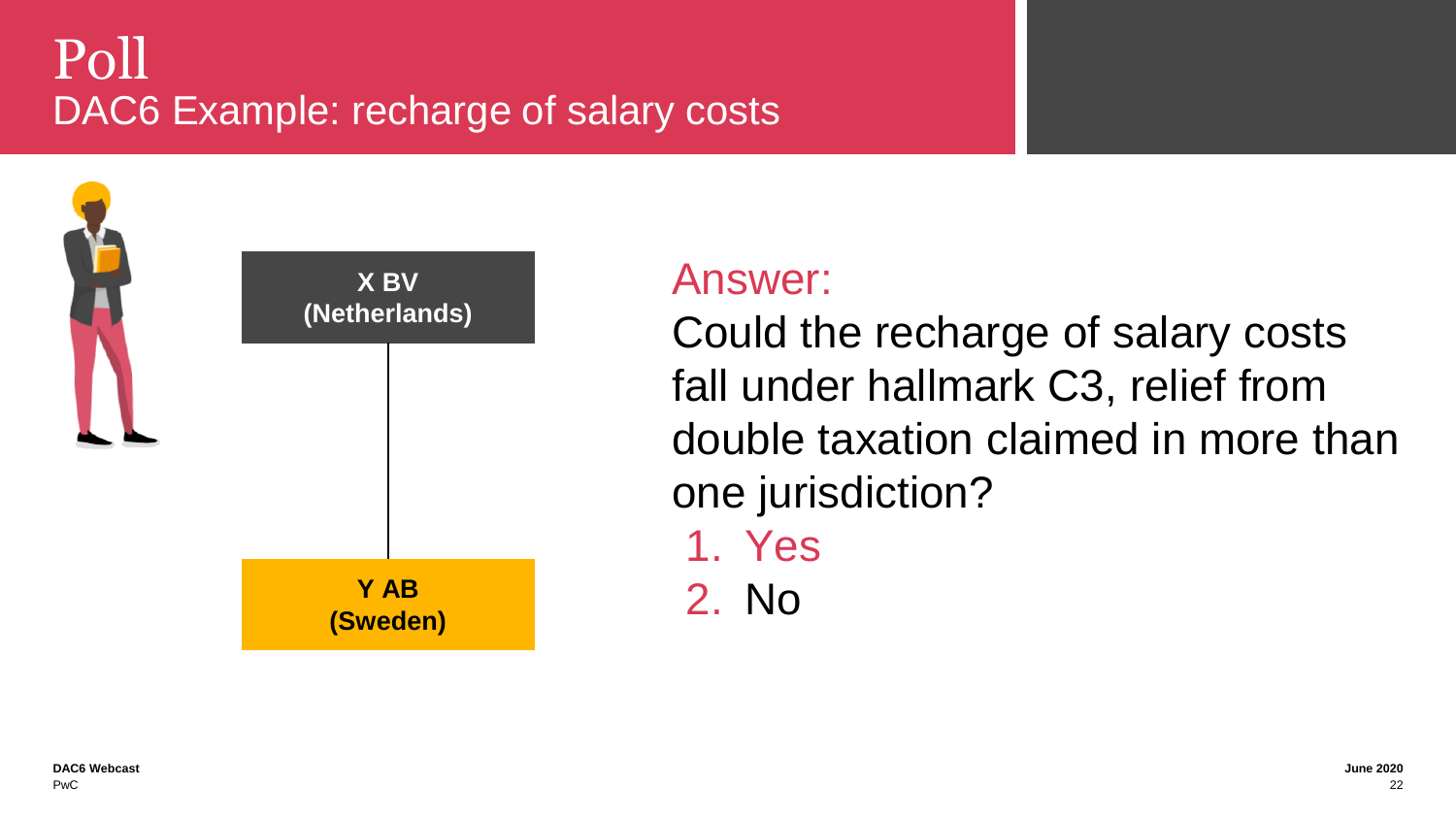#### Poll DAC6 Example: Migration of place of management and control



### Question:

Does the migration fall under hallmark C4, material difference in the amount being treated as payable for the assets in involved jurisdictions?

- 1. Yes
- 2. No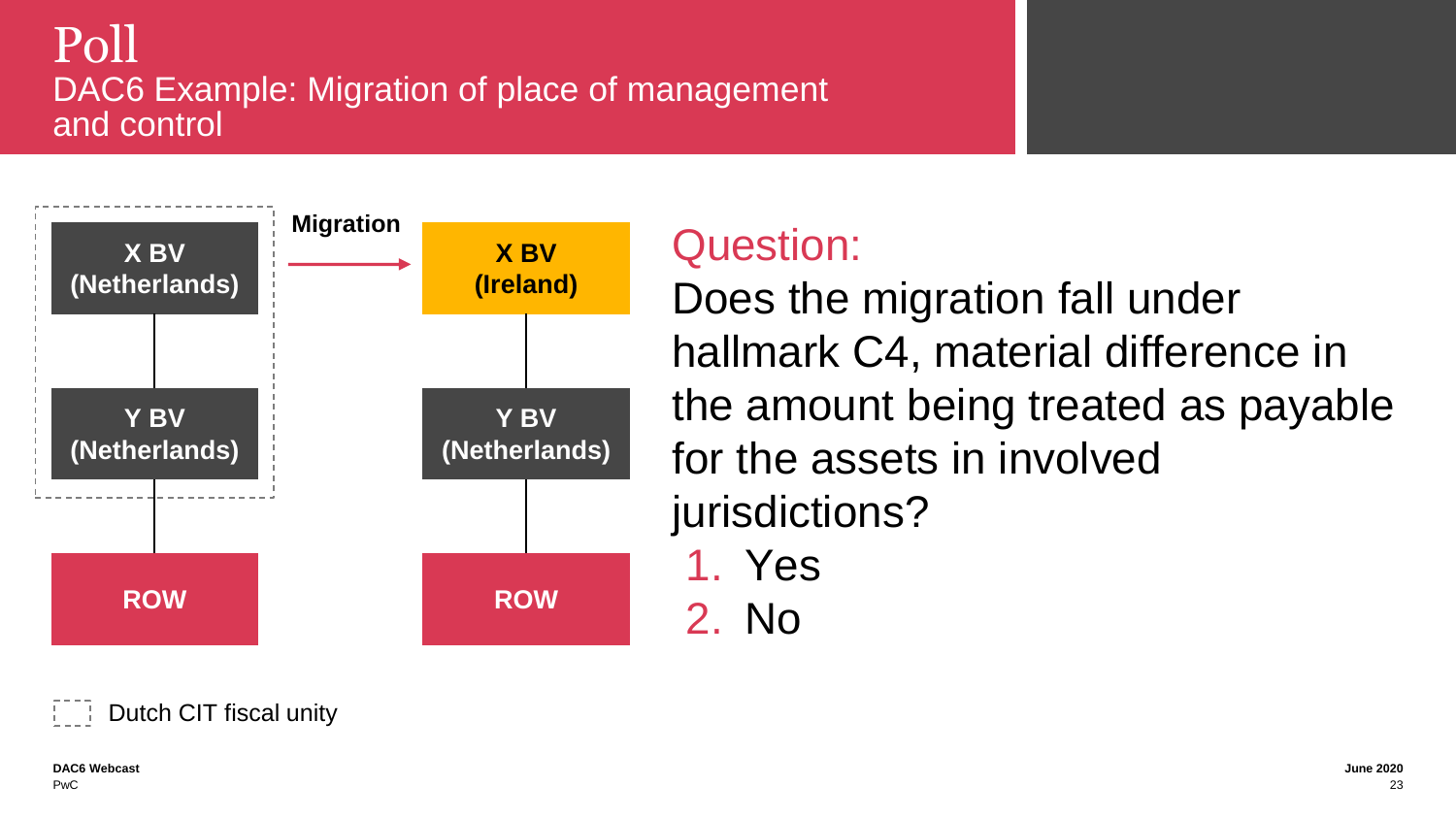# DAC6 Example: Migration of place of management and control



#### Assessment questions

- 1. Arrangement? Yes
- 2. Cross-border? Yes (or no?)
- 3 EU-nexus? Yes
- 
- 4. Migration considered transfer of assets? No
- 5. Is the MBT satisfied? N/A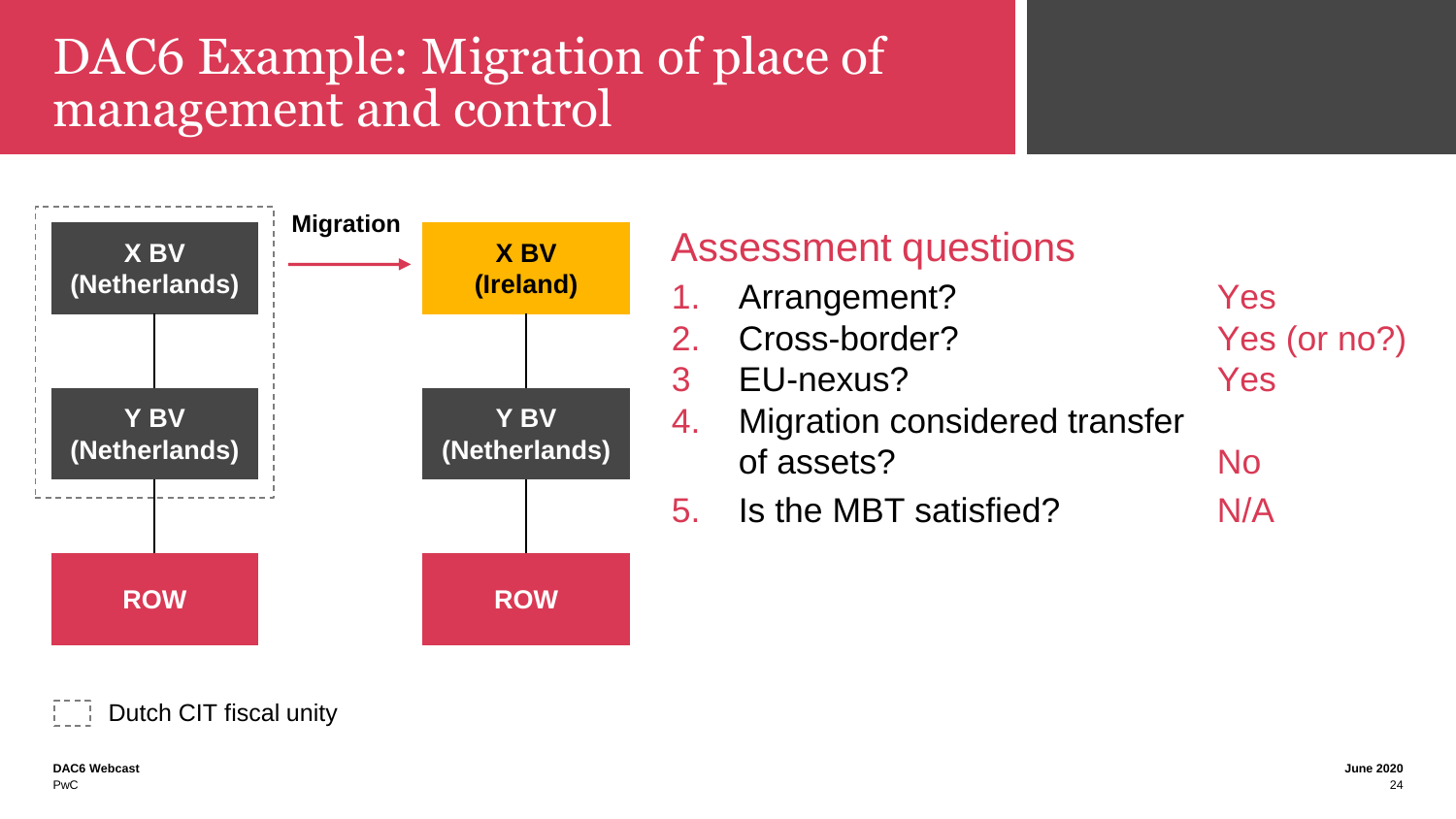#### Poll DAC6 Example: Migration of place of management and control



### Answer:

Does the migration fall under hallmark C4, material difference in the amount being treated as payable for the assets in involved jurisdictions?

1. Yes 2. No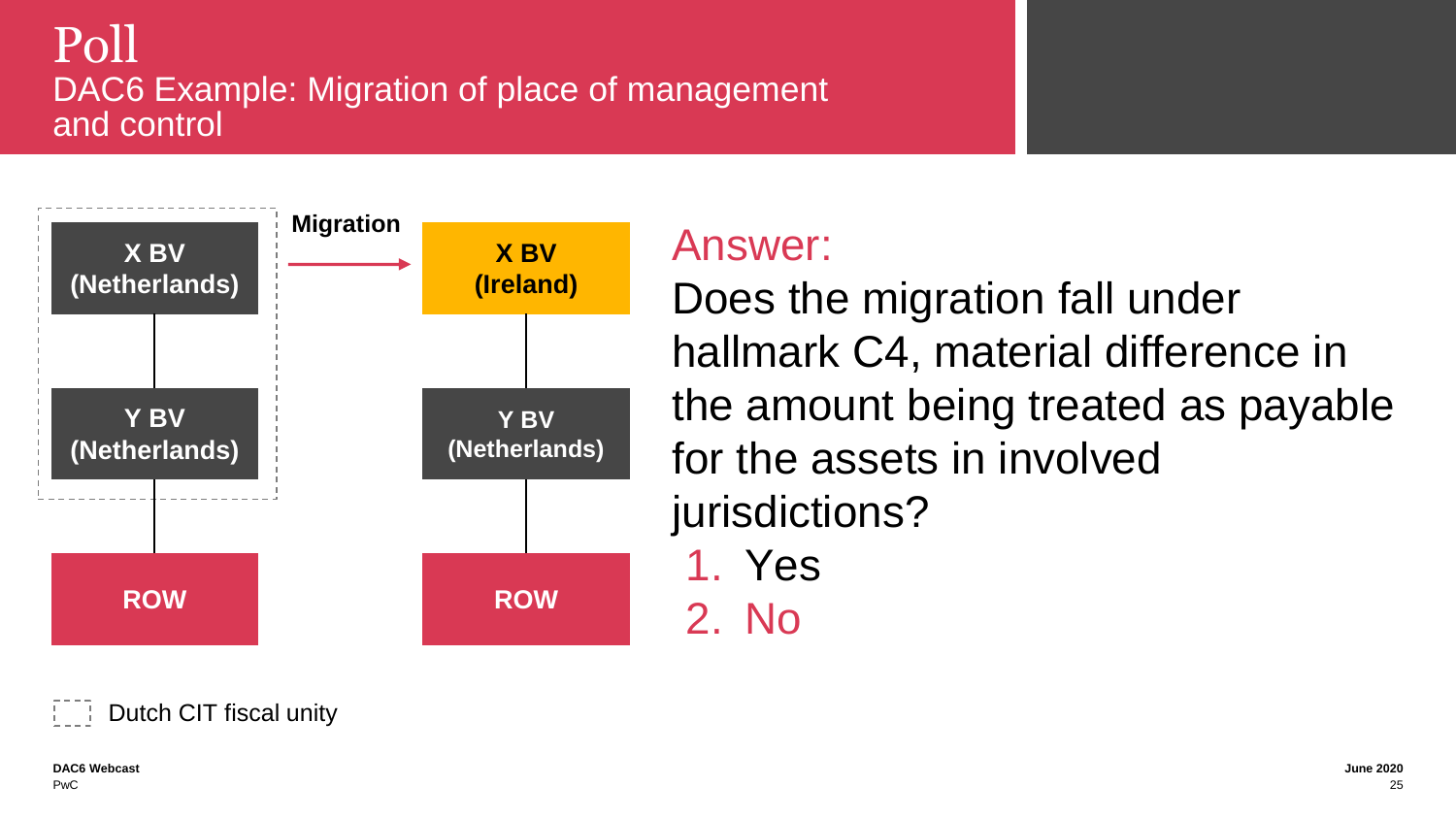# DAC6 Example: Migration of place of management and control



Could hallmark E3, transfer of functions, risks, assets leading to a decrease of more than 50% of projected annual EBIT in the next 3 years, be relevant?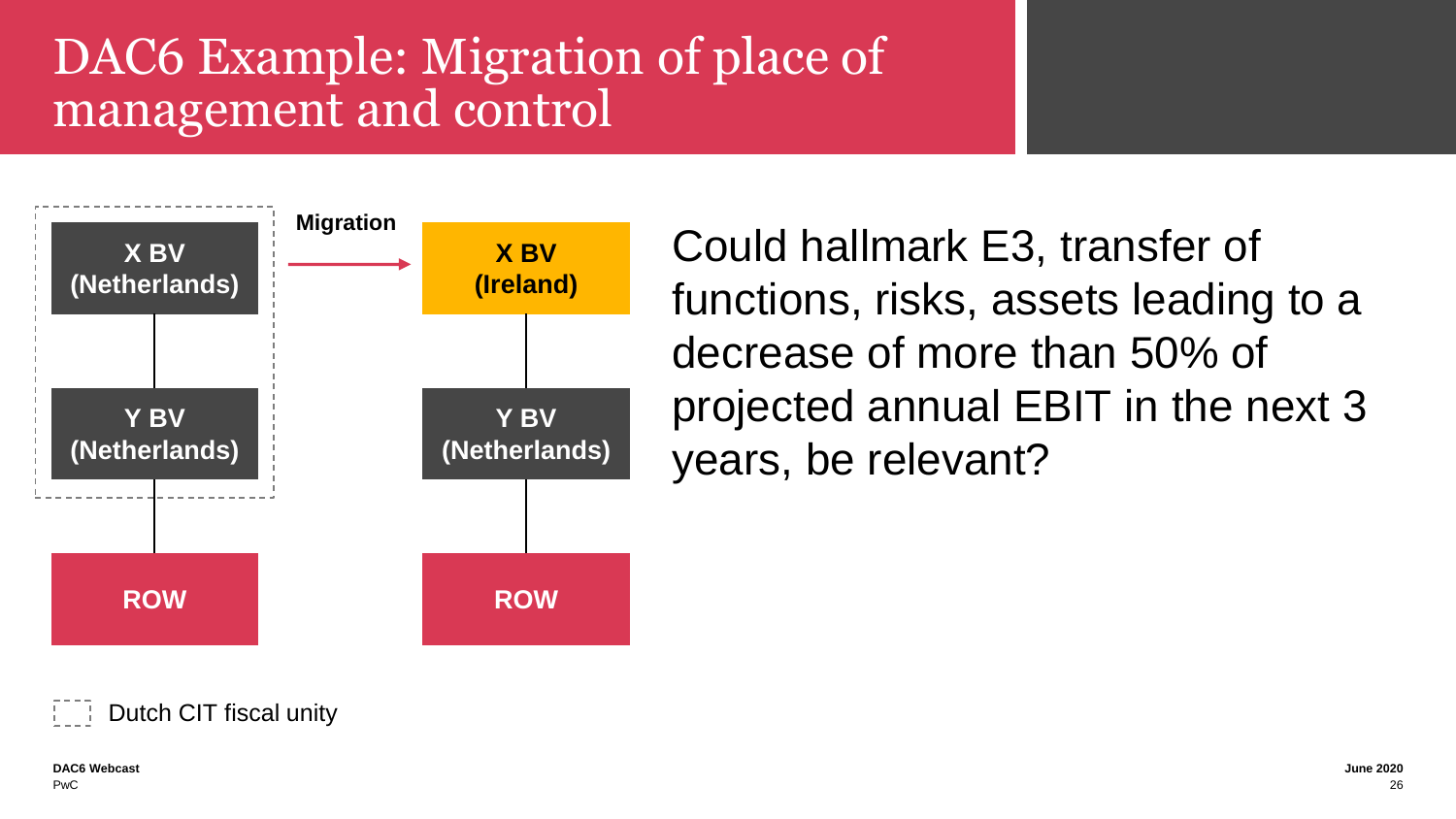

- 1. Welcome and introduction
- 2. Potential deferral DAC6 reporting deadlines
- 3 Hallmarks examples
- 4. International perspective
- 5. Next steps
- 6. Closing

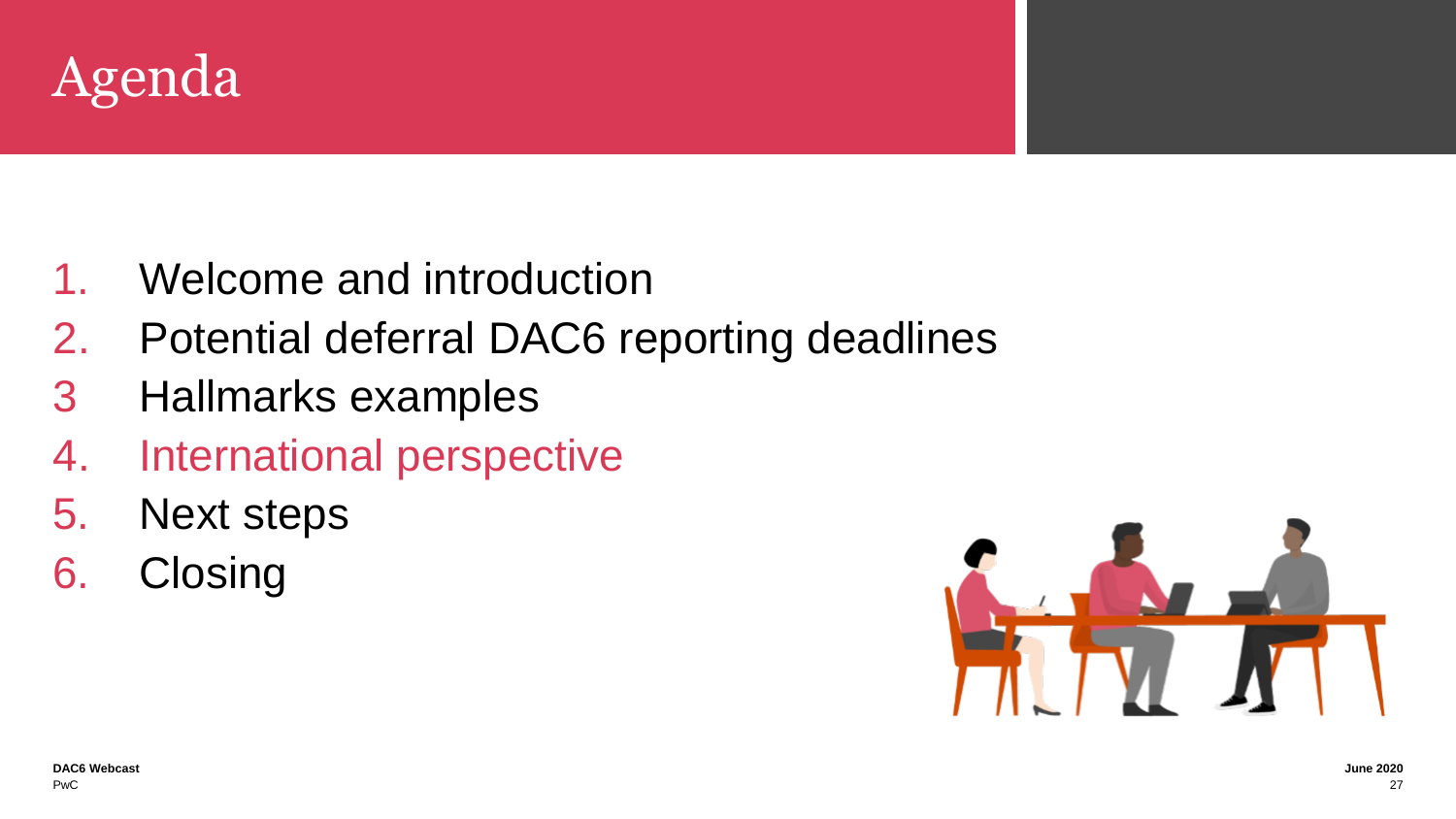# DAC6 Example Netherlands - Germany Merger



| <b>Company X</b><br>(Germany)     | <b>Assessment questions</b><br>1. Arrangement?<br>2. Cross-border?                                                                                                                                    | Yes<br><b>Yes</b> | DE<br>Yes<br>Yes                        |
|-----------------------------------|-------------------------------------------------------------------------------------------------------------------------------------------------------------------------------------------------------|-------------------|-----------------------------------------|
|                                   | EU-nexus?<br>3<br>4. Transfer of hard-to-value intangibles,<br><b>Merger</b><br>E2/ transfer of functions, risks, assets<br>leading to a decrease of more than<br>50% of projected annual EBIT in the | Yes               | Yes                                     |
| <b>Company Y</b><br>(Netherlands) | next 3 years, E3?<br>5. Is the MBT satisfied?<br>Decrease of more than 50% of<br>6.<br>projected annual EBIT in the next<br>3 years                                                                   | ?<br>N/A          | Yes<br>N/A<br>$\boldsymbol{\mathsf{a}}$ |
| DAC6 Webcast                      |                                                                                                                                                                                                       |                   | <b>June 2020</b>                        |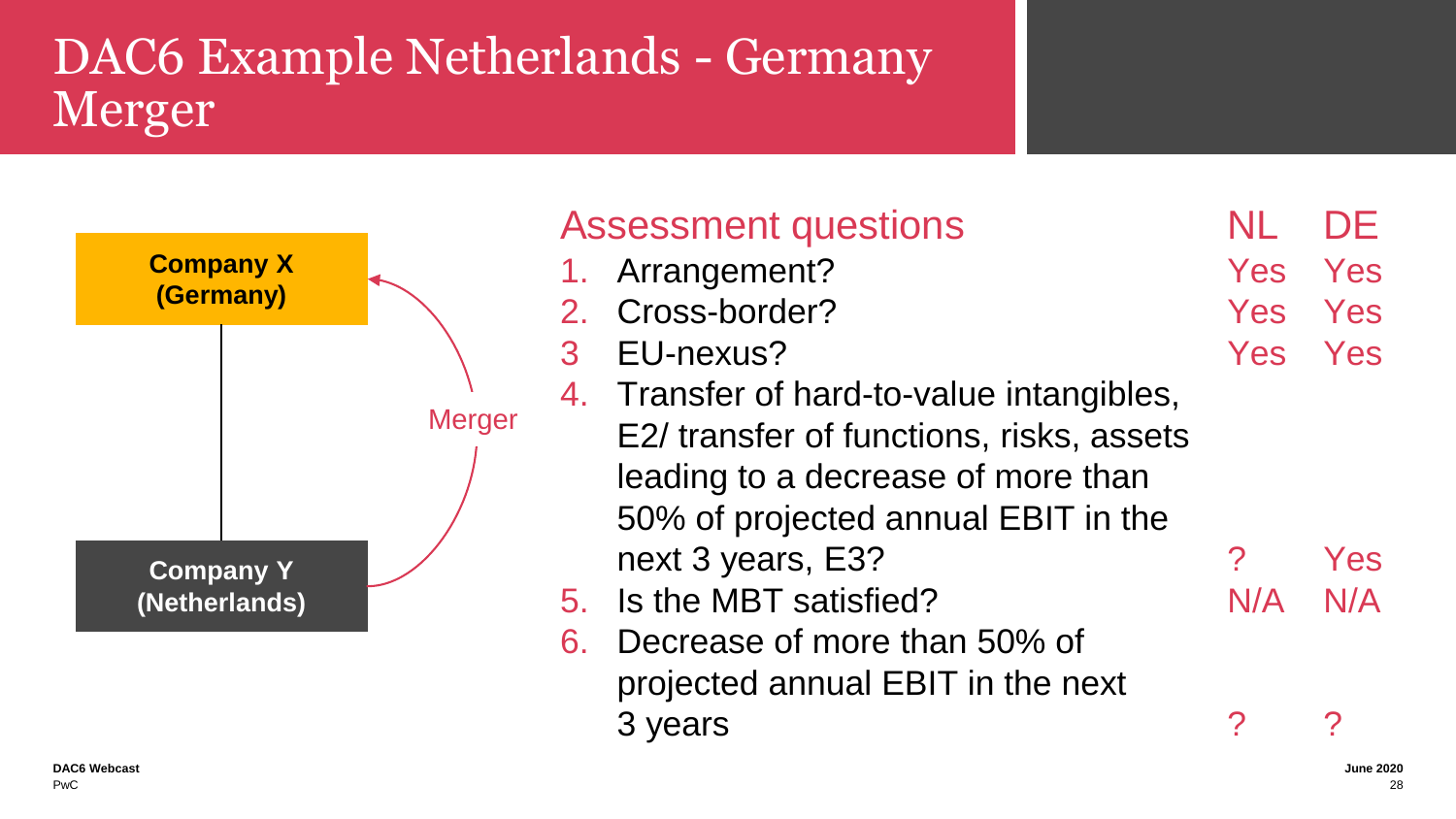### DAC6 Example Netherlands - Germany **Transfer**



| <b>Largin Company</b><br>(Netherlands) |                     | <b>Assessment questions</b>      | NL         | DE                      |
|----------------------------------------|---------------------|----------------------------------|------------|-------------------------|
|                                        |                     | 1. Arrangement?                  | <b>Yes</b> | Yes                     |
|                                        |                     | 2. Cross-border?                 | <b>Yes</b> | Yes                     |
|                                        | <b>Subsidiary 2</b> | 3 EU-nexus?                      | Yes        | Yes                     |
|                                        | (Netherlands)       | 4. Transfer of functions, risks, |            |                         |
| Sale of                                |                     | assets leading to a decrease     |            |                         |
| shares                                 |                     | of more than 50% of projected    |            |                         |
|                                        |                     | annual EBIT in the next 3        |            |                         |
|                                        | <b>Subsidiary 3</b> | years, E3?                       | ?          | Yes                     |
|                                        | (Germany)           | 5. Is the MBT satisfied?         | N/A        | N/A                     |
| <b>Subsidiary 1</b>                    |                     | 6. Decrease of more than 50%     |            |                         |
| (Germany)                              |                     | of projected annual EBIT in      |            |                         |
| <b>DAC6 Webcast</b><br>Du C            |                     | the next 3 years                 | ?          | Yes<br><b>June 2020</b> |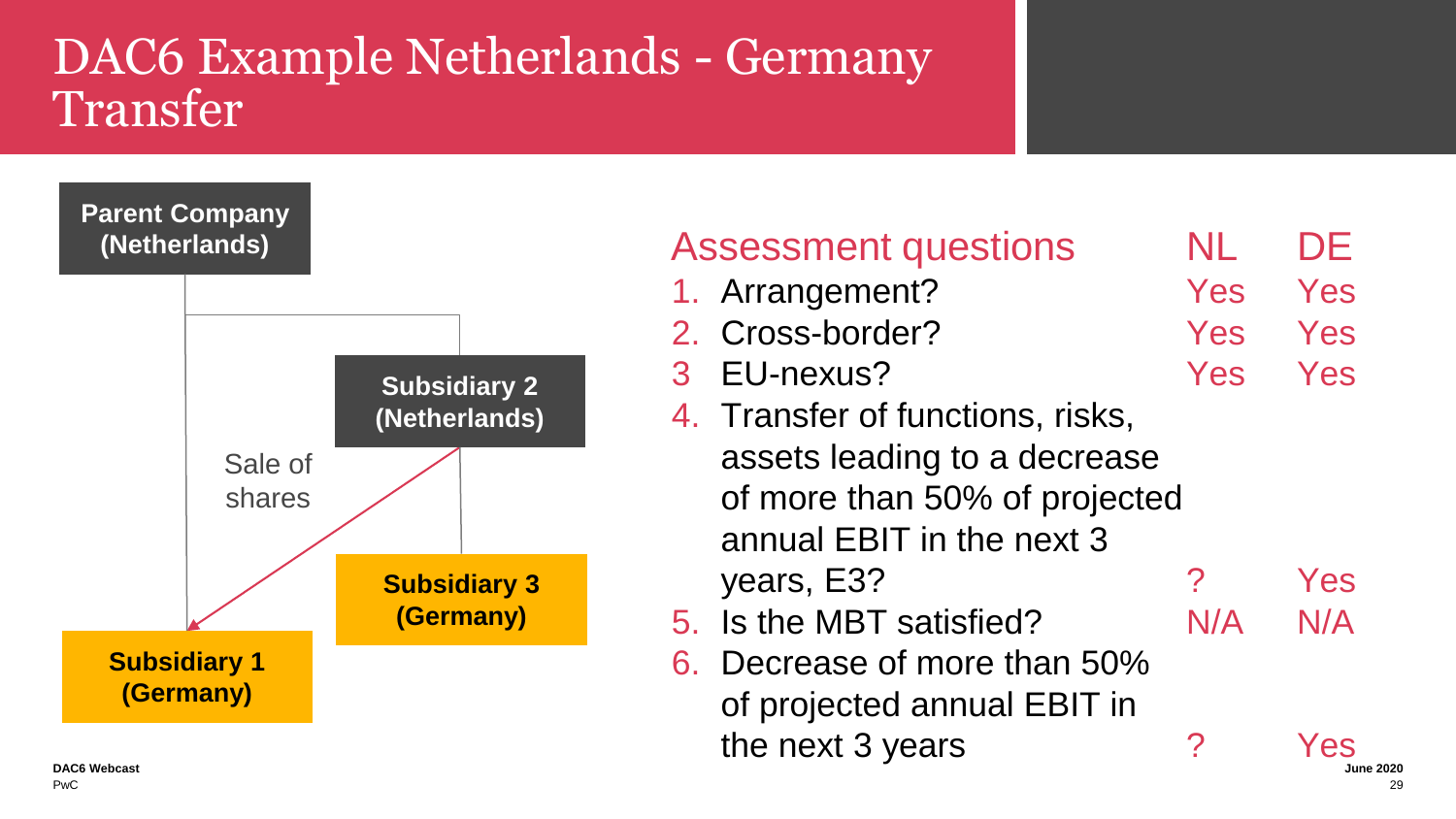# DAC6 Example Netherlands - Germany B3



| <b>Assessment questions</b>       | NL      | DE  |
|-----------------------------------|---------|-----|
| 1. Arrangement?                   | Yes Yes |     |
| 2. Cross-border?                  | Yes Yes |     |
| 3 EU-nexus?                       | Yes Yes |     |
| 4. Circular transaction resulting |         |     |
| in the round-tripping of          |         |     |
| funds, B3?                        |         | Yes |
| 5. Is the MBT satisfied?          |         |     |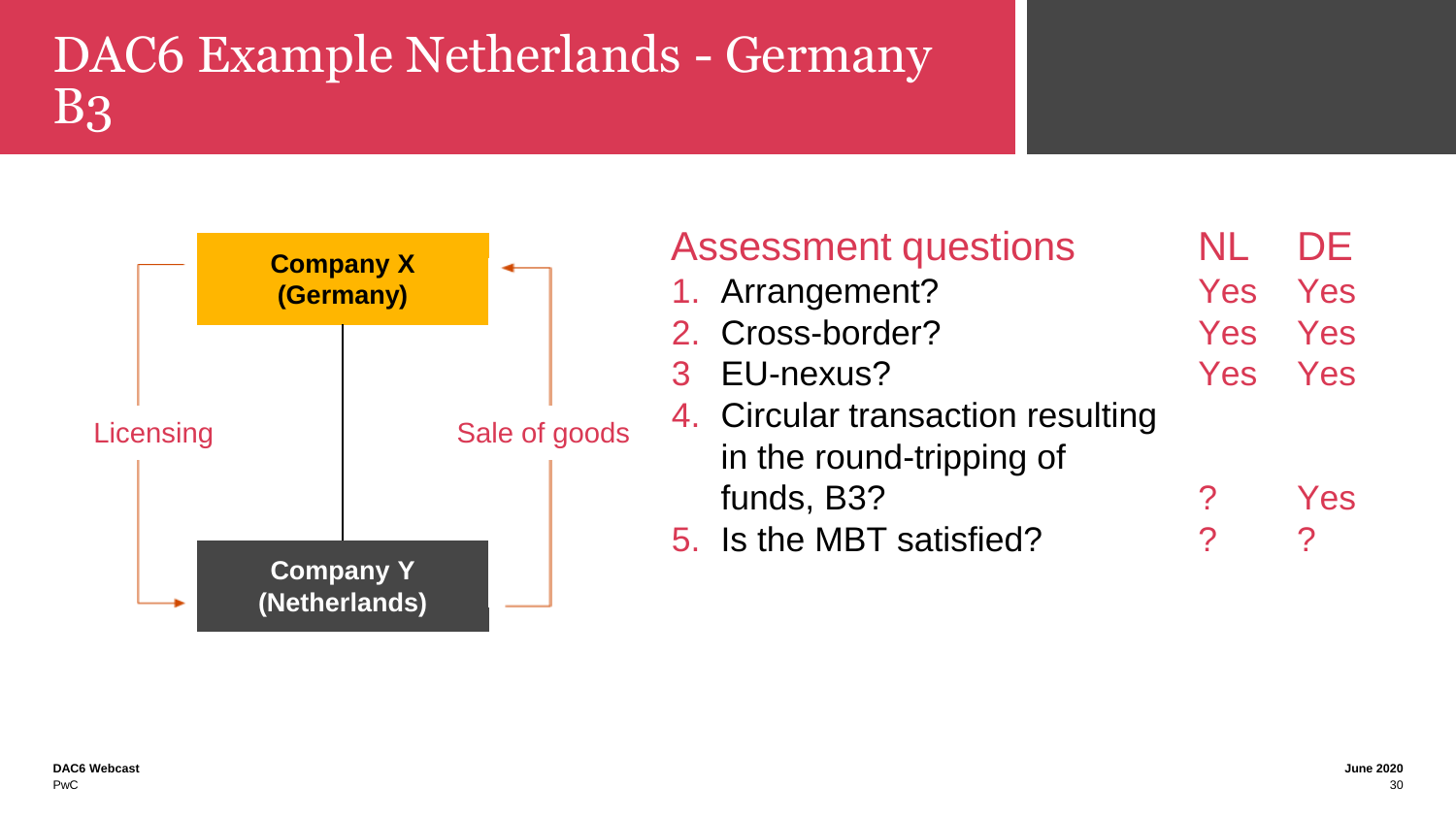## DAC6 Example Netherlands - Germany Transfer of shares



| <b>Assessment questions</b>    | NL. | DE  |
|--------------------------------|-----|-----|
| 1. Arrangement?                | Yes | Yes |
| 2. Cross-border?               | Yes | Yes |
| 3 EU-nexus?                    | Yes | Yes |
| 4. Transfer of assets material |     |     |
| difference in amount being     |     |     |
| treated as payable, C4?        | ?   | Yes |
| 5. Is the MBT satisfied?       |     | N/A |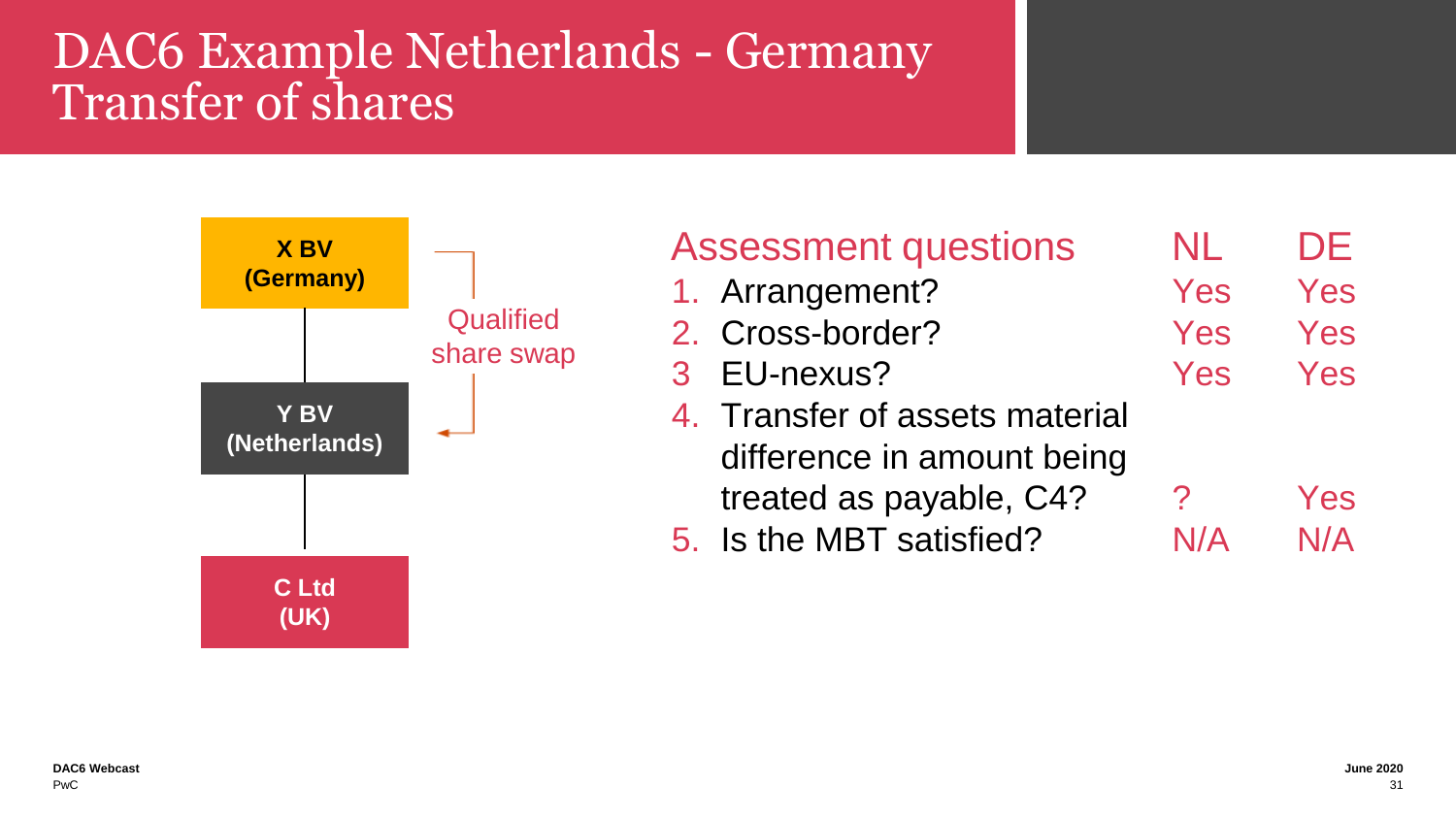### DAC6 Example Netherlands - Germany Licenses



| <b>Assessment questions</b> | NL  | DE  |
|-----------------------------|-----|-----|
| 1. Arrangement?             | Yes | Yes |
| 2. Cross-border?            | Yes | Yes |
| 3 EU-nexus?                 | Yes | Yes |
| 4. Payment related to       |     |     |
| preferential tax            |     |     |
| regime, C1d?                | No  | Yes |
| 5. Is the MBT satisfied?    | N/A | 2   |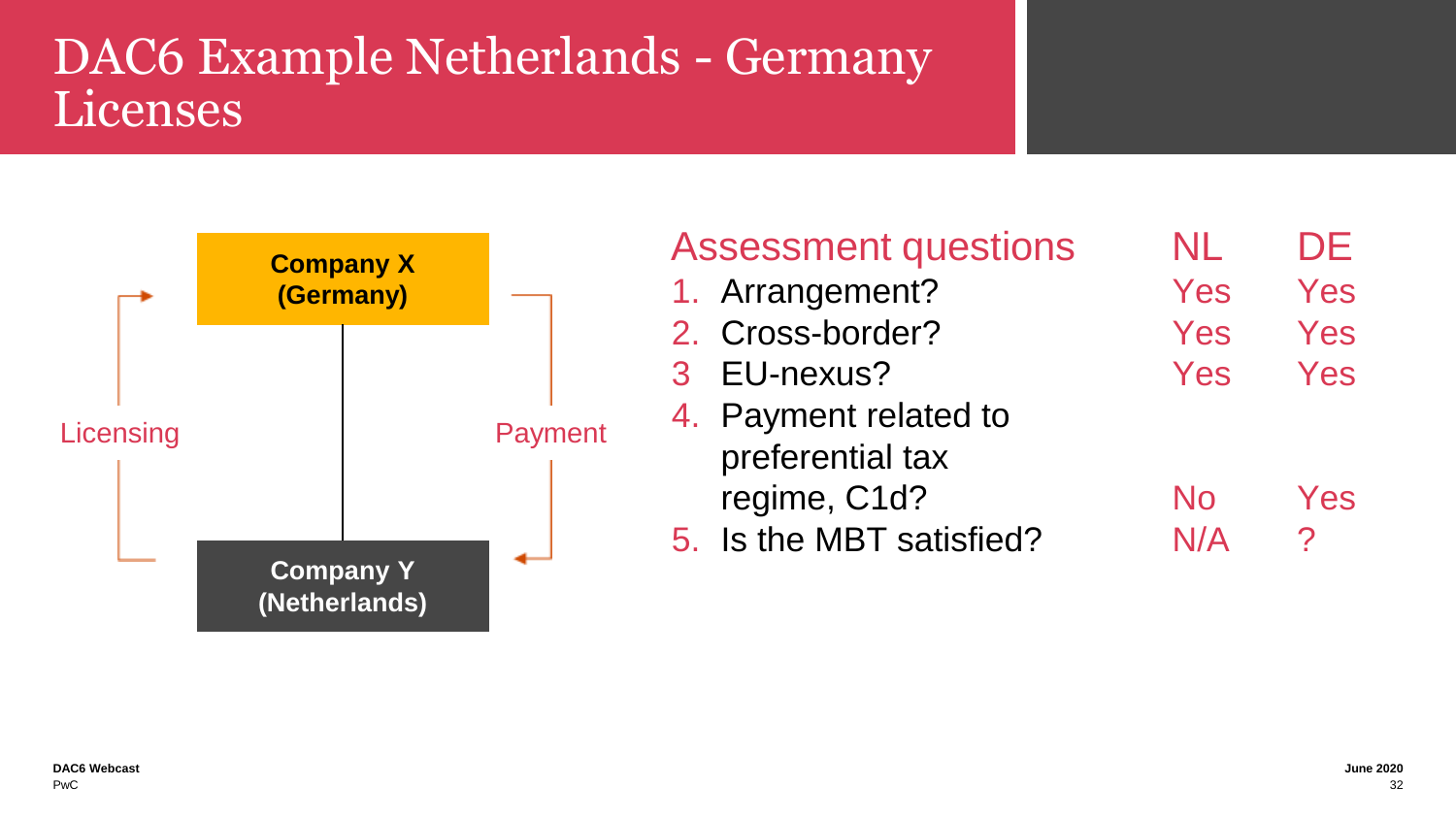

- 1. Welcome and introduction
- 2. Potential deferral DAC6 reporting deadlines
- 3 Hallmarks examples
- 4. International perspective
- 5. Next steps
- 6. Closing

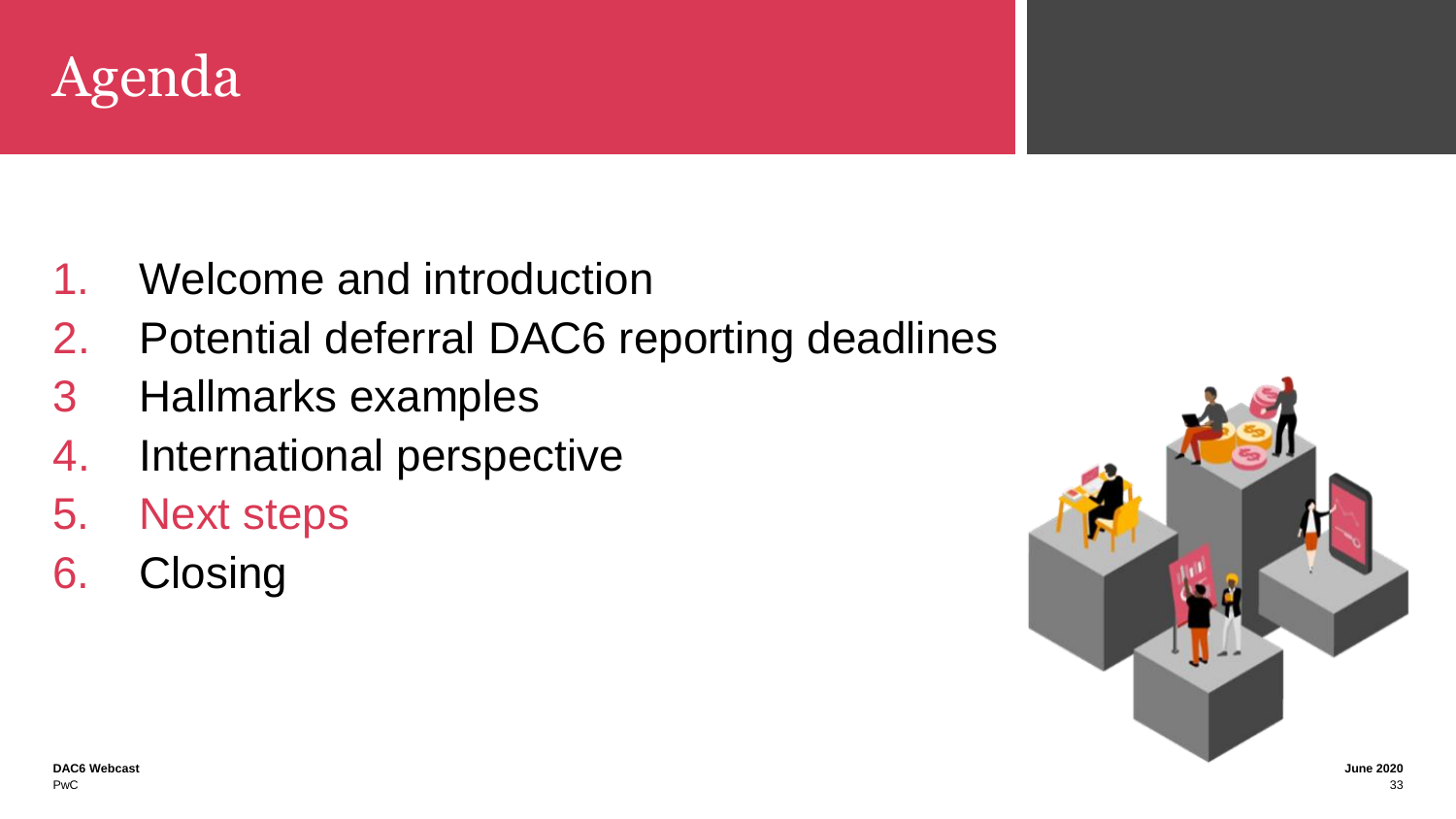# **Roadmap to DAC6 compliance**



**Project management**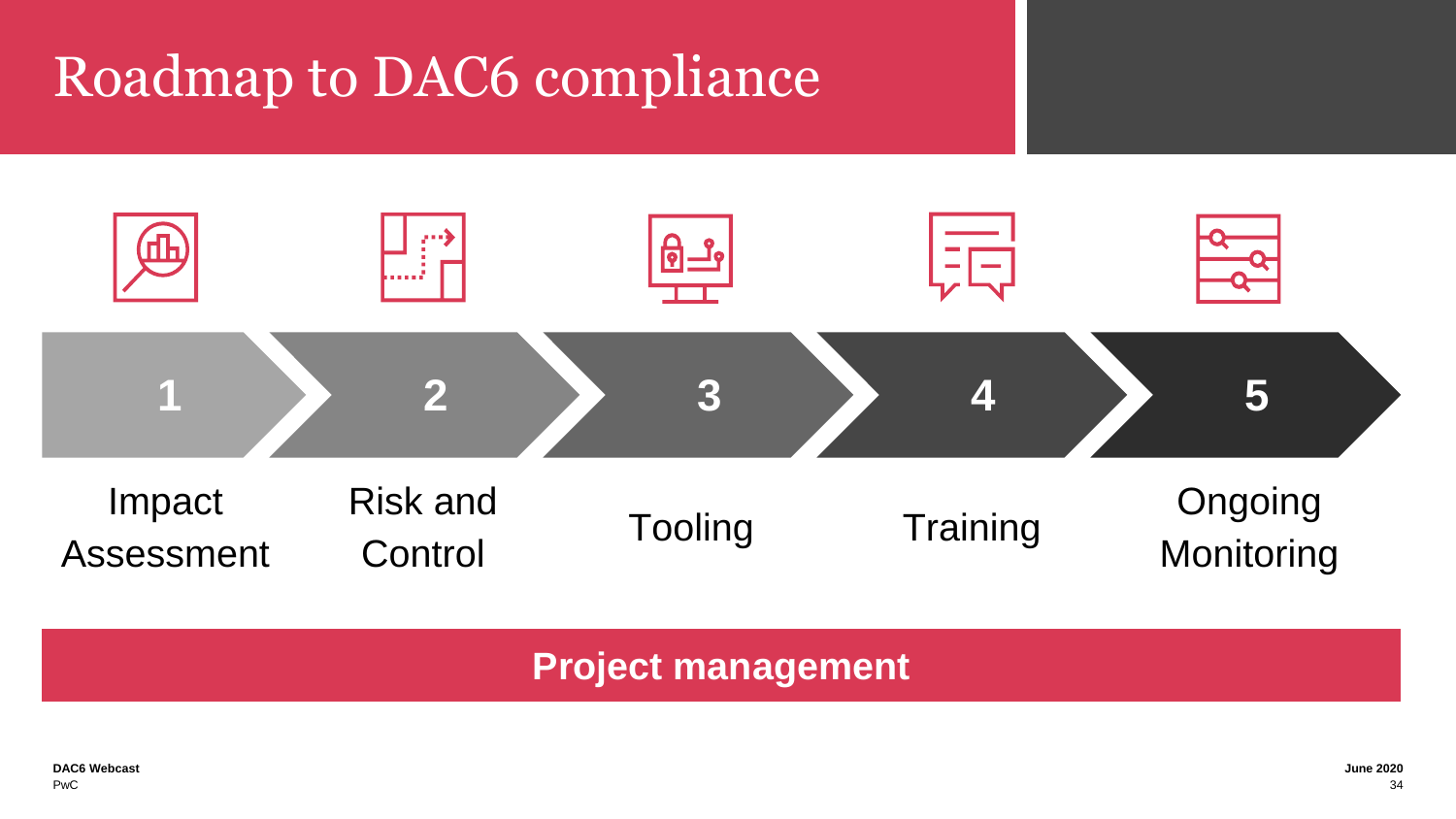# DAC6 control framework



**1.** Communication

**2.** Policy

- **3.** Risk Management
- **4.** Procedures
- **5.** Record Keeping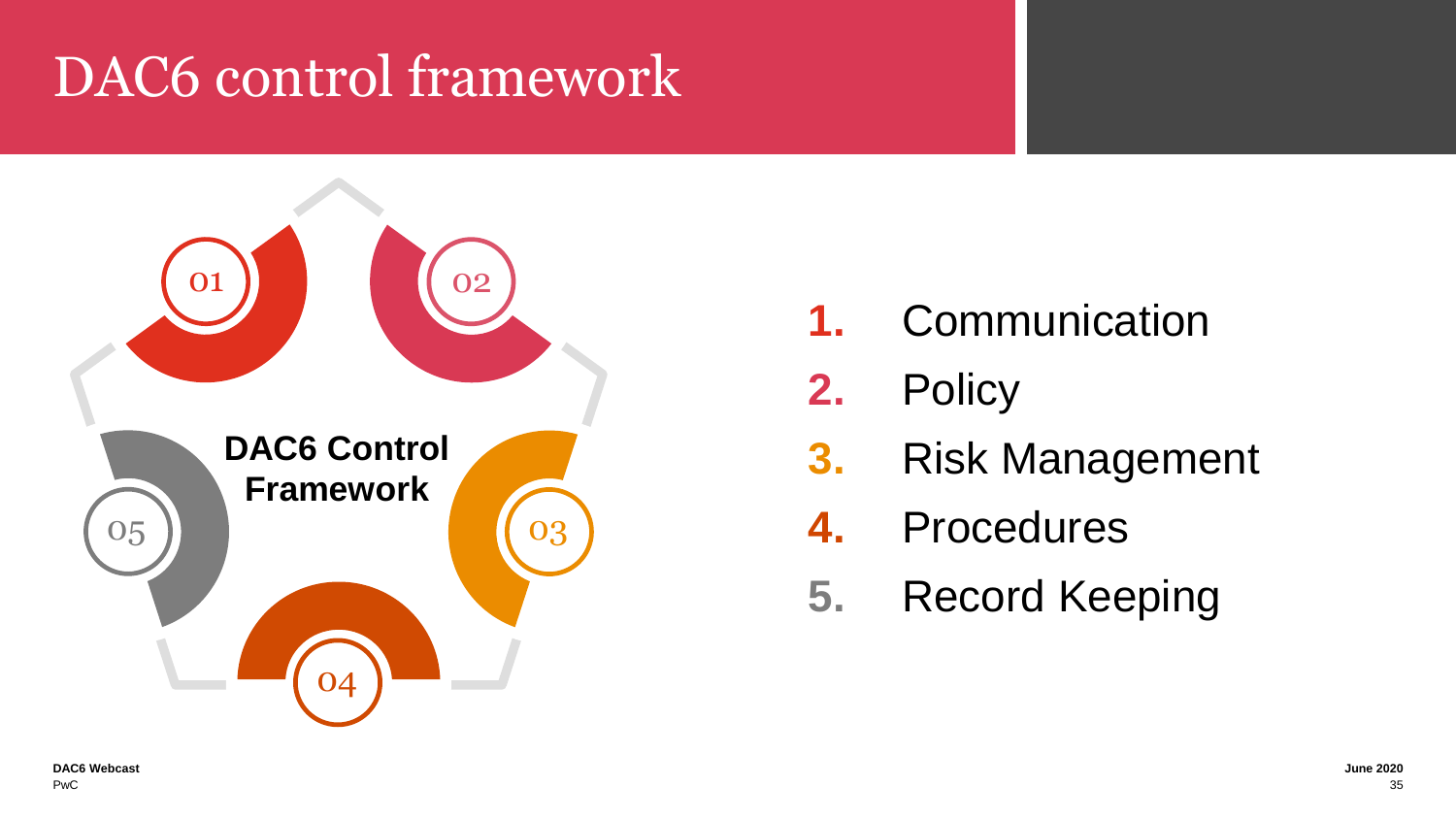

Why would you like to control what intermediaries report about your organisation?

- A) To ensure consistent reporting across jurisdictions
- B) Local tax authorities might start a tax audit based on the report
- C) Taxpayer knows best
- D) DAC6 reports are managed as any other tax report/filing
- E) None of the above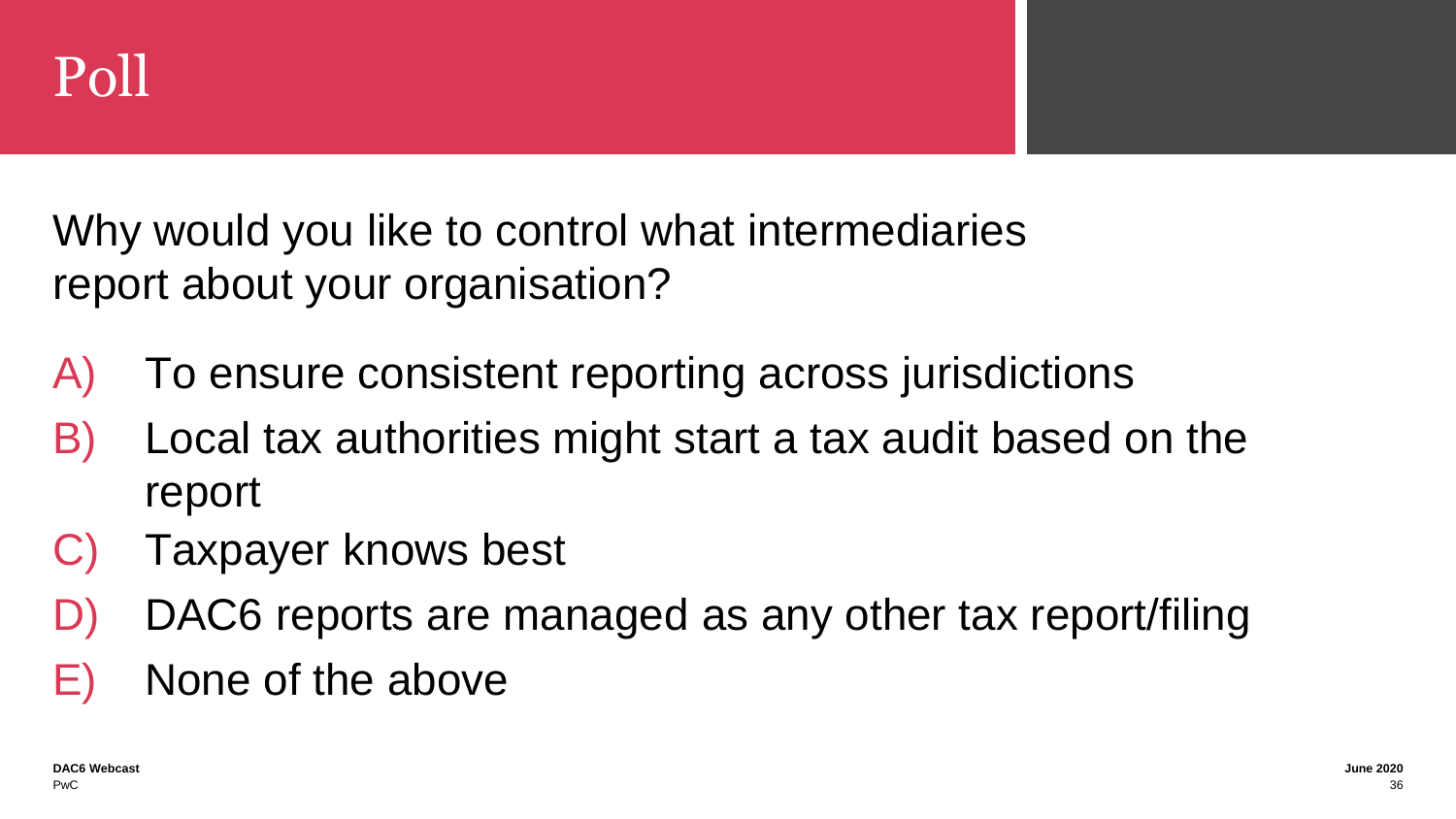# **DAC6 Tooling / Reporting infrastructure**

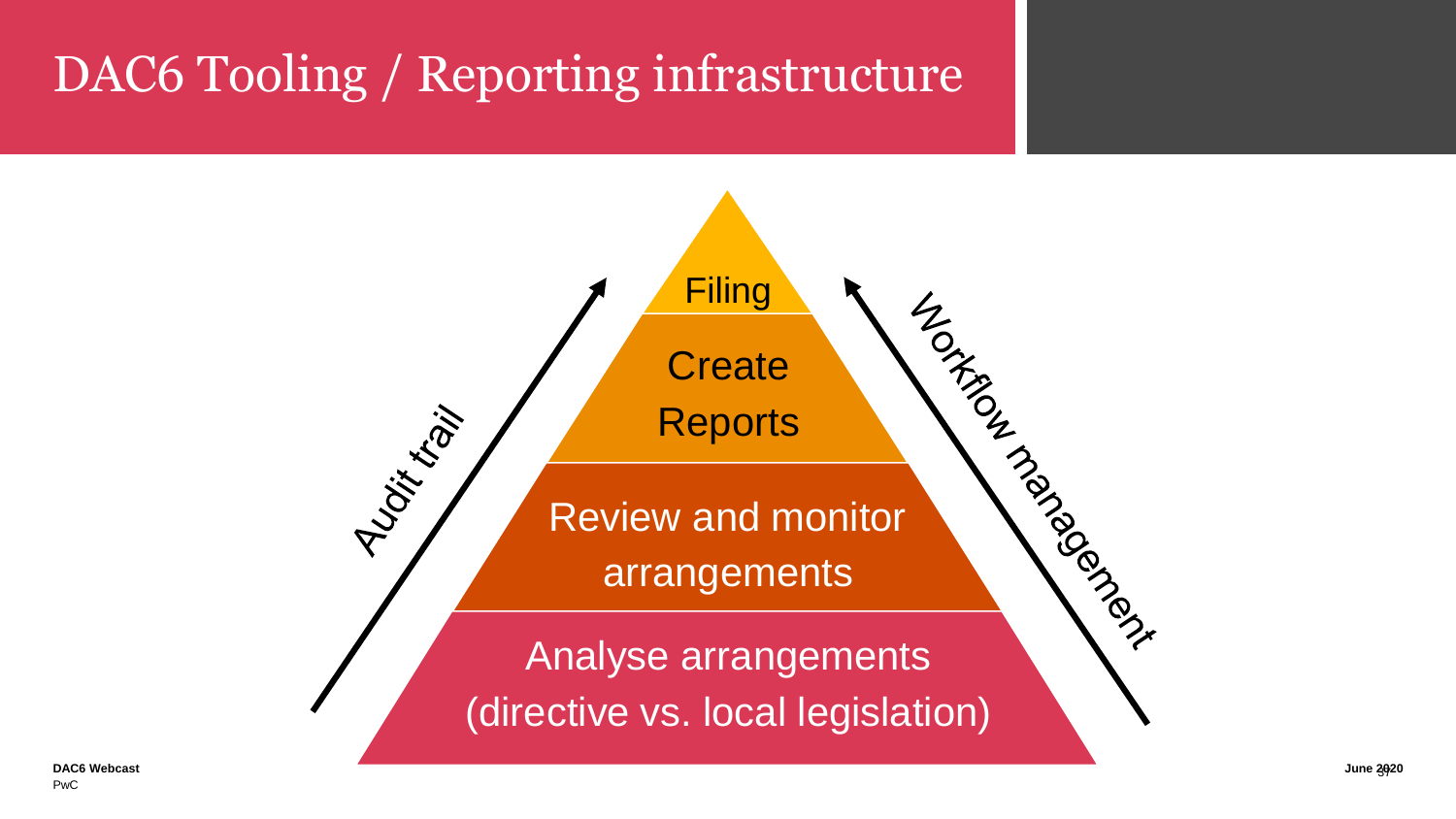

### DAC6 technical & tool training

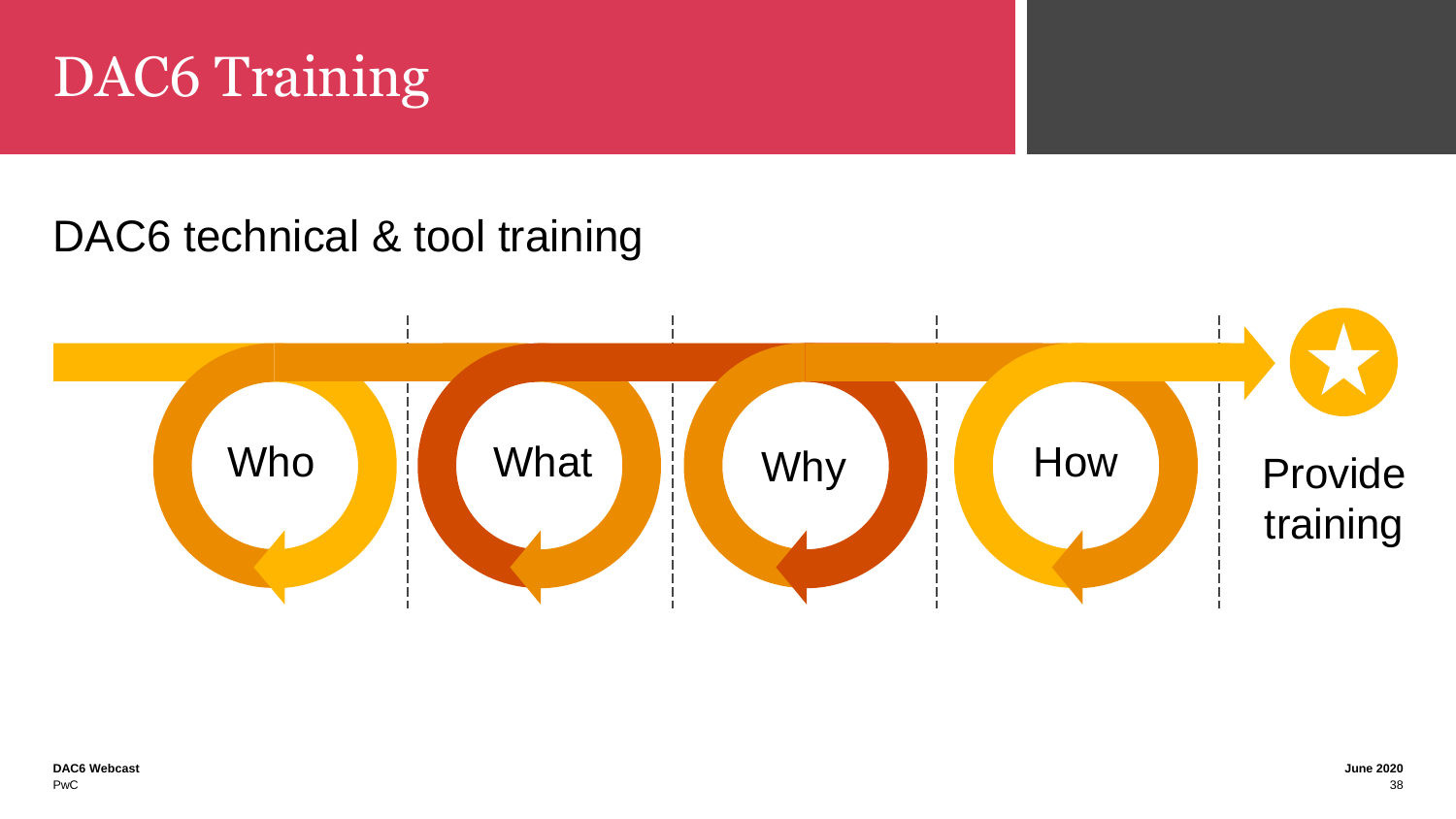# Monitoring and continuous improvement

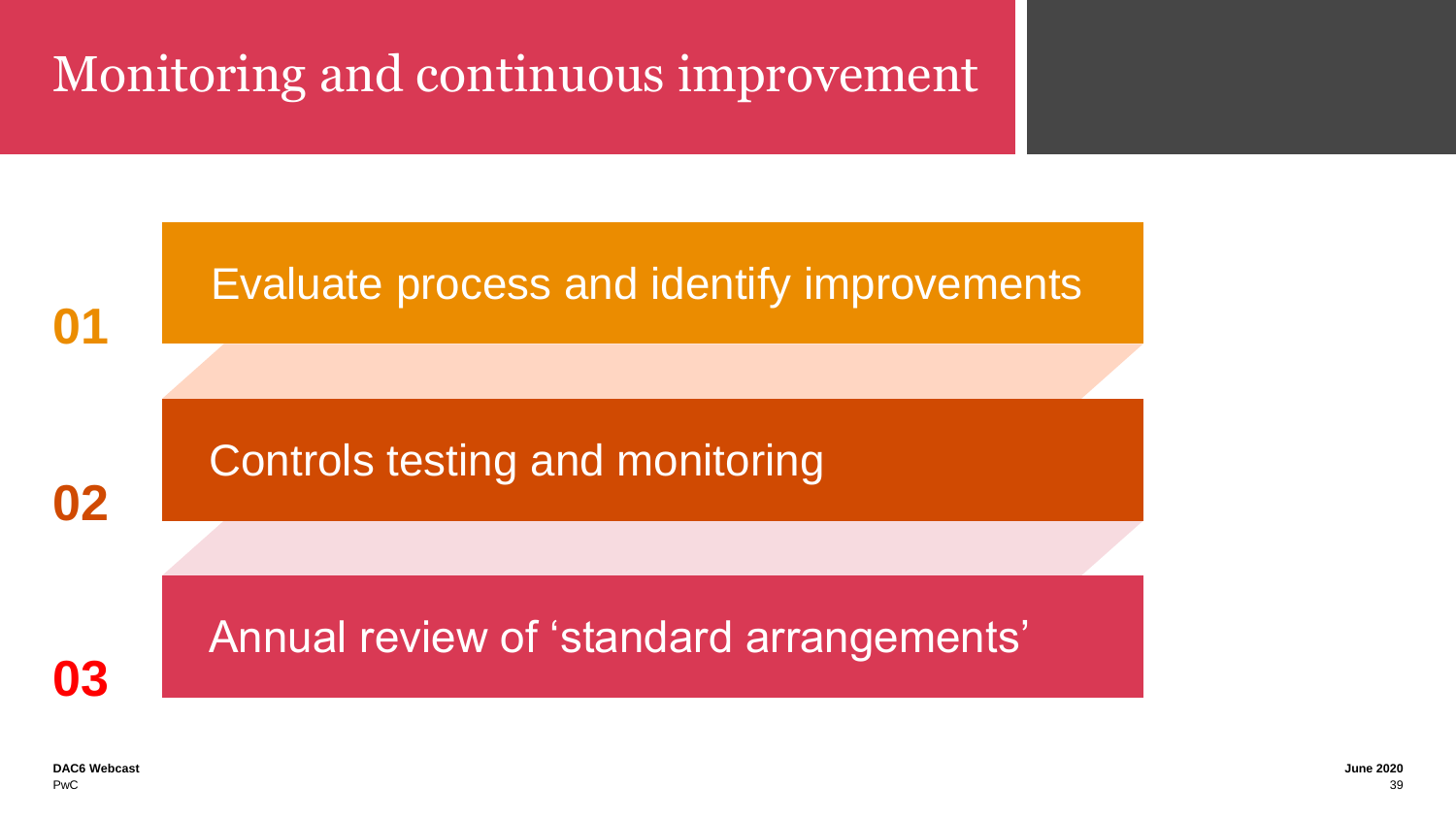

- 1. Welcome and introduction
- 2. Potential deferral DAC6 reporting deadlines
- 3 Hallmarks examples
- 4. International perspective
- 5. Next steps
- 6. Closing

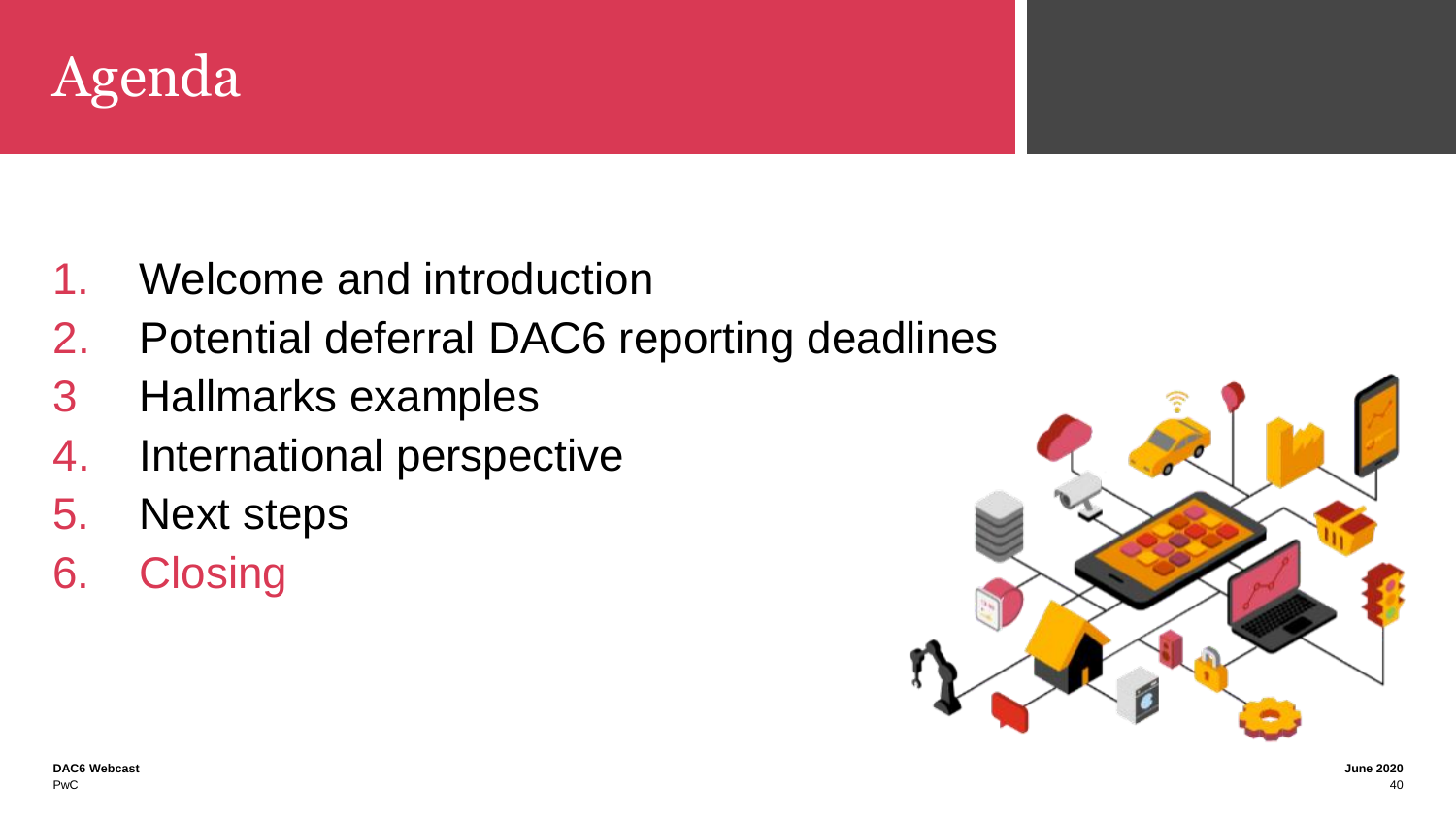

### **Questions**

- 2. View this webcast at a later stage
- 3 We keep you informed about DAC6 guidance <https://www.pwc.nl/nl/dienstverlening/tax/belastingnieuws.html>
- 4. 'State of Tax' Webcast series continues <https://www.pwc.nl/en/evenementen/webcast-series-state-of-tax.html>
- 5. Evaluation